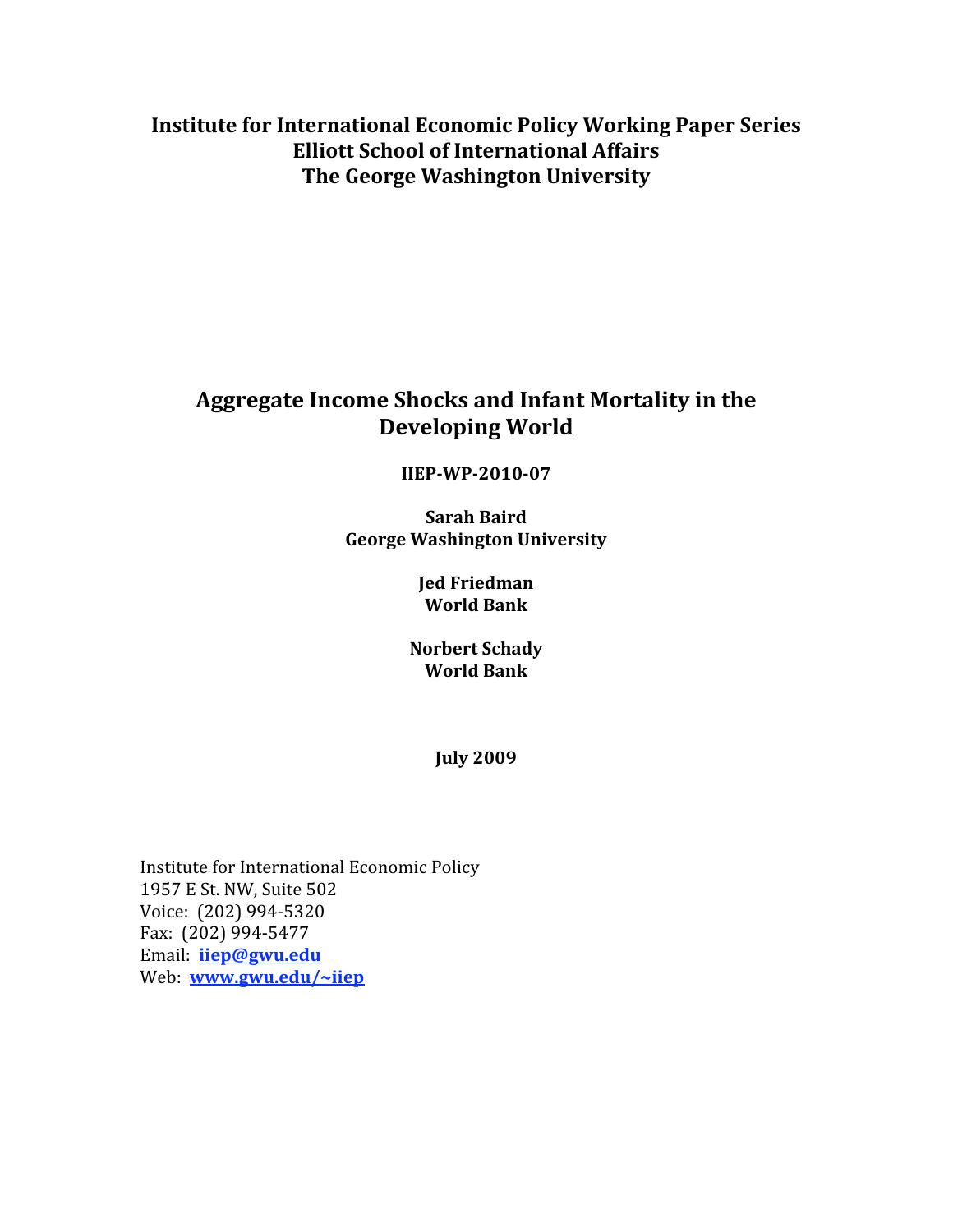# Aggregate Income Shocks and Infant Mortality in the Developing World

Sarah Baird George Washington University

> Jed Friedman World Bank

Norbert Schady World Bank

July 2009

 $\overline{a}$ 

We thank Anne Case, Angus Deaton, Adriana Lleras-Muney, Christopher McKelvey, David Newhouse, Christina Paxson, Martin Ravallion, and seminar participants at the Center for Global Development, Princeton University, University of California at Berkeley, The Population Association Annual Meetings, and the World Bank for comments. All remaining errors are our own.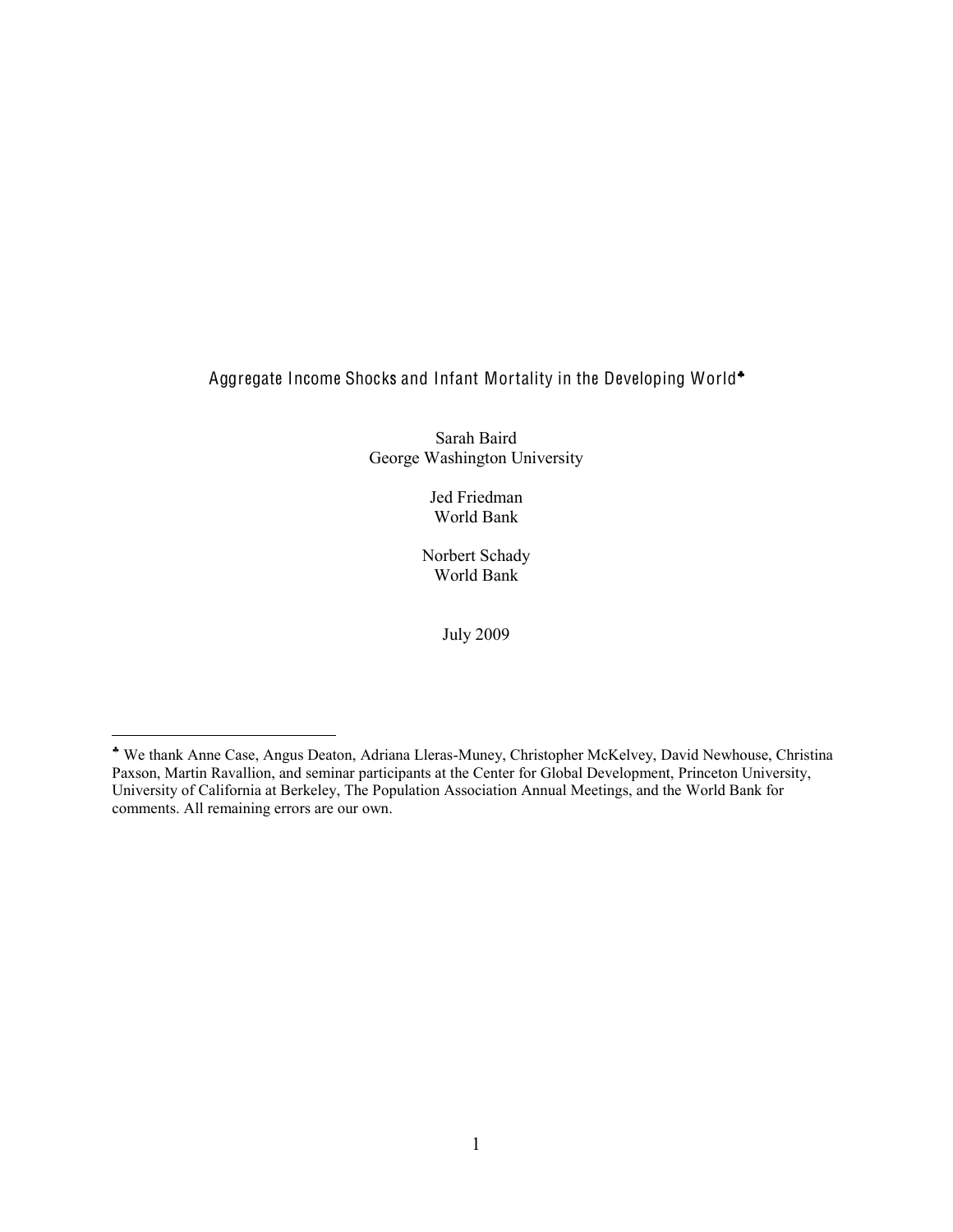#### Abstract

Health and income are strongly correlated both within and across countries, yet the extent to which improvements in income have a causal effect on health status remains controversial. We revisit this question with an investigation of short-term fluctuations in aggregate income and infant mortality using an unusually large dataset of 59 developing countries, covering over 1.7 million births. Our focus is on the effect of departures of income from trend on infant mortality, rather than on the relationship between long-term changes in income and infant mortality. Given that we use unit data, rather than country averages, we can control for the changing composition of women giving birth, and assess how aggregate income shocks interact with a variety of characteristics of mothers and children, such as mother's education and the gender of the child. We show that there is a large, negative association between per capita GDP and infant mortality—on average, a one percent decrease in per capita GDP is associated with an increase in mortality of between 0.24 and 0.40 infants per 1,000 children born. Female infant mortality is more sensitive than male infant mortality to economic fluctuations, especially during negative shocks to GDP, suggesting that policies that protect the health status of female infants may be especially important during economic downturns in much of the developing world.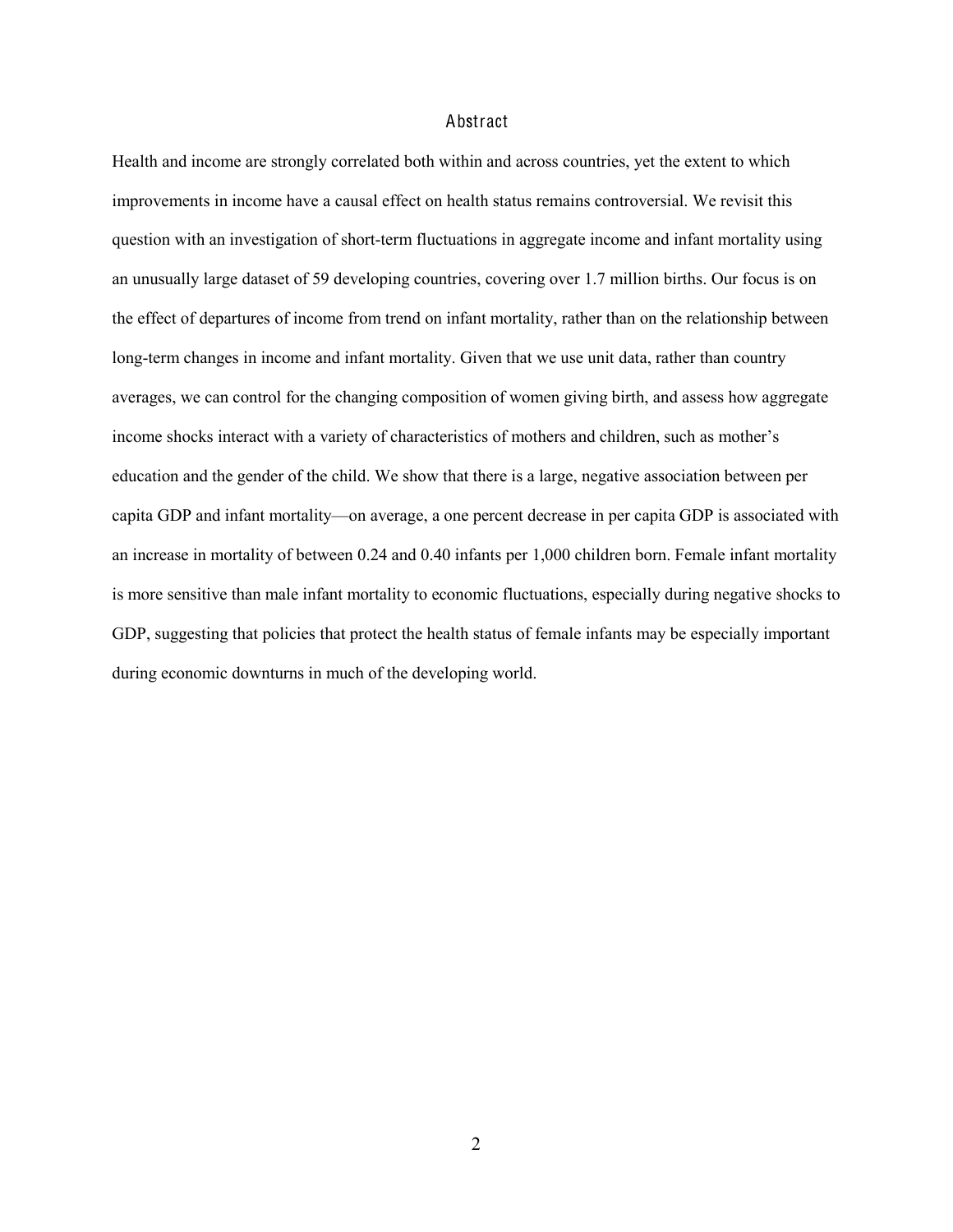### 1. Introduction

Health and income are strongly correlated across countries and, within countries, across individuals. In the United States, the life expectancy of people in the lowest ventile of the income distribution was about 25 percent lower than that of people in the highest ventile in 1980 (Rogot et al. 1992, cited in Cutler, Deaton, and Lleras-Muney 2006, pp. 111-112). In developing countries, dozens of studies have found that people with higher incomes have better health status and lower mortality (see Gwatkin et al. 2007 for a review). The seminal work by Preston (1975, 1980) shows that, as countries become richer, life expectancy rises, although many other factors are also important in explaining mortality declines.

Despite the association between income and health status, the extent to which improvements in income have a causal effect on health status remains controversial. In an early, influential article using cross-country data, Pritchett and Summers (1996) argued that "wealthier is healthier" but their identification and conclusions have been challenged by, among others, Jamison et al. (2004) and Deaton (2006). Part of the concern is the existence of feedbacks from health to income—for example, both Gallup and Sachs (2001) and the World Health Organization (2001) argue that improvements in health status would increase rates of economic growth. Countries with higher income levels also tend to have higher education levels, better-functioning health systems, and better institutions—all of which are likely to improve health outcomes independently of income (Cutler, Deaton and Lleras-Muney 2006).

In this paper, we revisit the discussion of the relationship between health and income with an investigation of the impact of short term fluctuations in per capita GDP on infant mortality for a large set of developing countries between 1975 and 2004. Infant mortality is pervasive in the developing world: In poor countries, approximately 30 percent of all deaths occur to children under the age of five, compared to less than 1 percent in rich countries (see Cutler, Deaton, and Lleras-Muney 2006, pp. 106-07). Infant mortality is also much less likely than adult mortality to be affected by reverse causality from health to income.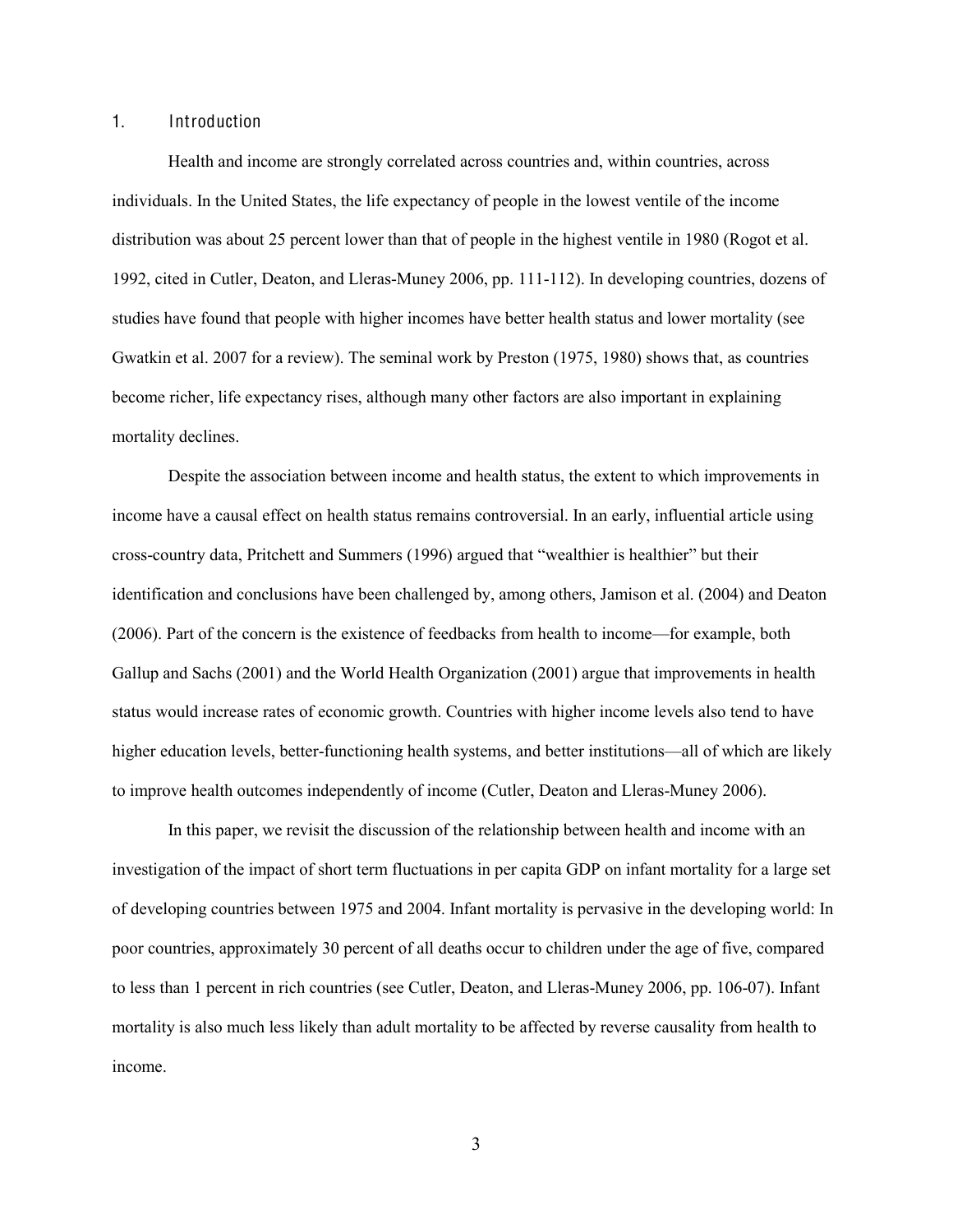Our focus in this paper is on departures of income from trend, and the effect that these have on infant mortality, rather than on the relationship between long-term changes in income and infant mortality. This is an important distinction—even if long term improvements in infant mortality are primarily caused by improvements in medical technology, rather than by economic growth, short term shocks to GDP could have important consequences for child health. However, the effect of income shocks on infant mortality is hard to sign ex ante. In developing countries, negative shocks will reduce household consumption of nutritious foods, lower expenditures on other inputs into child health, and may involve serious disruptions of public health services; all of these would tend to increase infant mortality. On the other hand, aggregate shocks depress wages and may imply a lower opportunity cost of women's time. Many inputs into the production of child health are intensive in parental (especially maternal) time, including taking children for preventive health visits, breastfeeding, cooking healthy meals, or collecting clean water; because systemic (as opposed to idiosyncratic) shocks reduce the cost of engaging in these activities, they may improve child outcomes. The effect of negative income shocks on child health and mortality is therefore ambiguous in theory.

Since this paper focuses on the effect of GDP shocks on infant mortality, it is closely related to a literature on the health consequences of "booms" and "busts" in aggregate income. Dehejia and Lleras-Muney (2004) conclude that infant mortality is generally pro-cyclical in the United States. A variety of transmission mechanisms have been proposed to explain why economic recessions lead to improved child health, including reductions in air pollution (Chay and Greenstone 2003), reductions in health-damaging behaviors such as smoking and drinking, and increases in the probability that mothers engage in timeintensive activities such as exercise and prenatal care (Ruhm 2000; Ruhm and Black 2002).

In developing countries, our focus in this paper, the evidence on the relationship between economic downturns and infant mortality is more mixed—see the review by Ferreira and Schady (2009). Sharp economic downturns were associated with increases in infant mortality in Mexico (Cutler et al. 2002), Peru (Paxson and Schady 2005) and India (Bhalotra 2008). On the other hand, Miller and Urdinola (2007) find that arguably exogenous declines in the price of coffee, which resulted in aggregate income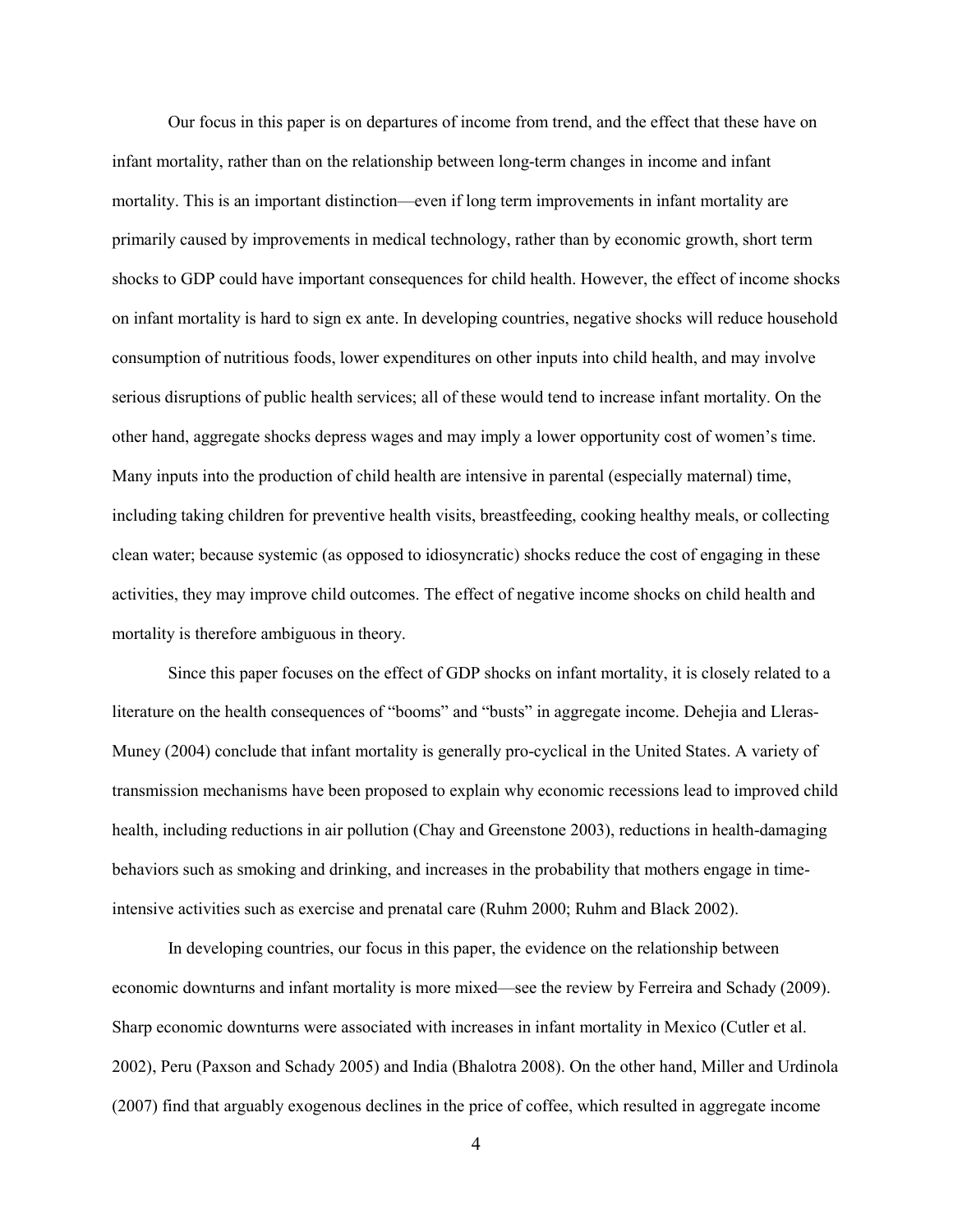decreases in coffee-growing areas in Colombia, were associated with lower infant mortality, echoing the results from the US.

Our paper extends the existing literature in a number of important ways. The sample of countries, 59, is much larger than that from the country-specific studies. This allows us to estimate the effect of aggregate income shocks on health in a variety of settings across recent decades. In addition, and unlike the cross-country studies discussed above, we use individual level data on infant mortality rather than working with 5-year country averages. These data allow us to control for the changing composition of women giving birth, and to assess how aggregate income shocks interact with a variety of characteristics of mothers and children, such as mother's education and the gender of the child.

The main finding of this paper is that there is a robust relationship between per capita GDP and infant mortality: on average, a one percent decrease in per capita GDP results in an increase in infant mortality of between 0.24 and 0.40 per 1,000 children born. Changes in infant mortality during economic downturns cannot be explained by the changing composition of women giving birth. The paper also shows that there is important heterogeneity underlying these aggregate results. The mortality of girls is significantly more sensitive to aggregate economic shocks than that of boys. This difference is particularly apparent during economic contractions, especially when these are large. This heterogeneity has important implications for the design of policies to protect children during economic downturns.

The next section, Section 2, describes the data for our sample of countries and provides details on the construction of the variables used in the analysis, in particular our measure of infant mortality. In Section 3, we discuss the basic estimation approach and present results. Section 4 concludes.

#### 2. Data and construction of variables

The data on per capita GDP used for this paper are taken from World Bank (2007). The values correspond to real per capita GDP in 2000 US dollars, adjusted for differences across countries in purchasing power parity (PPP). The data on births and deaths are based on 123 Demographic and Health Surveys (DHS) covering 59 countries. The surveys include countries in Africa (33 countries, 68 surveys),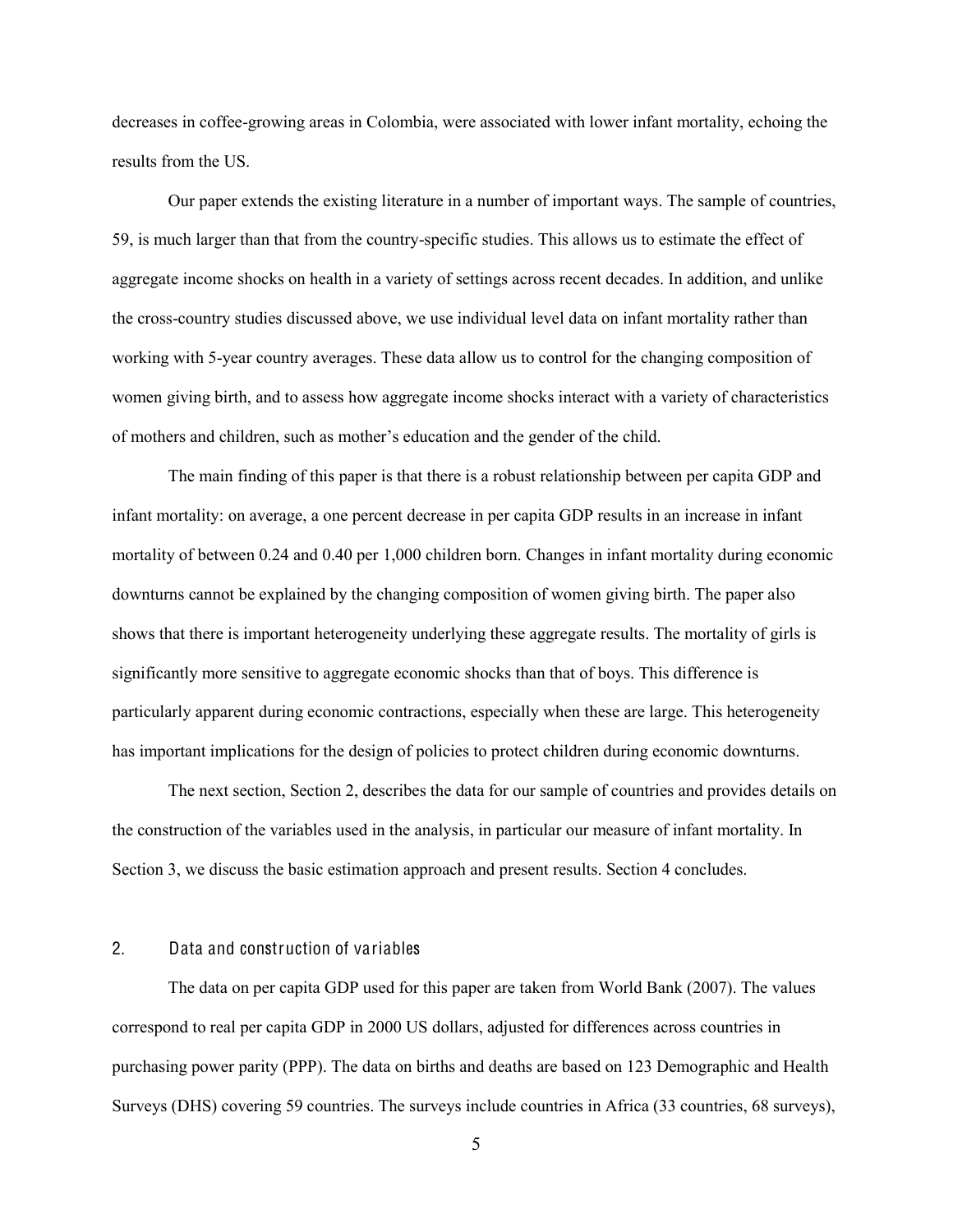Latin America (12 countries, 31 surveys), and Asia (14 countries, 27 surveys). The earliest surveys in our sample were carried out in 1986, the latest ones in 2004. Taken together, the surveys we use collect information on approximately 760,000 women and 1.7 million births. However, the sample sizes vary considerably—for example, the 1999 India DHS covers approximately 90,000 births, while the sample size for the 1987 DHS for Trinidad and Tobago is just over 3,800 births. The list of specific surveys and their sample sizes are given in Table 1.

The DHS ask women a set of questions about the date of birth, current vital statistics, and date of death (if deceased) of all children ever born. We use the responses to these questions to construct retrospective birth and death histories, closely following Paxson and Schady (2005). Our measure of infant mortality is an indicator that takes on the value of one if a child died at a reported age of 12 months or younger.<sup>1</sup> We discard information for children born within 12 months of the survey when calculating mortality rates to avoid complications with censored data.

Although the DHS are a rich source of data, they also have some limitations for our analysis. We briefly discuss two of these limitations, both of which are related to the use of *retrospective* information in the DHS to construct birth and death histories. First, recall bias may be a concern if women are less likely to accurately remember more distant births and deaths. To minimize recall errors, we do not use information on births that occurred more than 11 years prior to the date of the survey. Thus, our birth data cover the period  $1975-2003<sup>2</sup>$ .

Second, any given survey is representative of women ages 15-49 at the time of the survey, but is not representative of all births and child deaths in earlier years. To see this, note that a woman aged 49 in a survey carried out in 2000 would have been 39 in 1990. If no surveys were carried out between 1990 and 2000 in this country, no data would be available on births to women aged 40 or older in 1990.

<sup>&</sup>lt;sup>1</sup> We use this measure of infant mortality, rather than the standard definition of mortality for children *younger than* 12 months, because of age heaping in reports of mortality.

<sup>&</sup>lt;sup>2</sup> The results reported in this paper are very similar when a 5-year recall is used instead of the 10-year recall. When the recall period is 15 years rather than 10 years, our estimates of the impact of GDP shocks on infant mortality fall by about one-third, but the level of statistical significance is not affected; these results available from the authors upon request.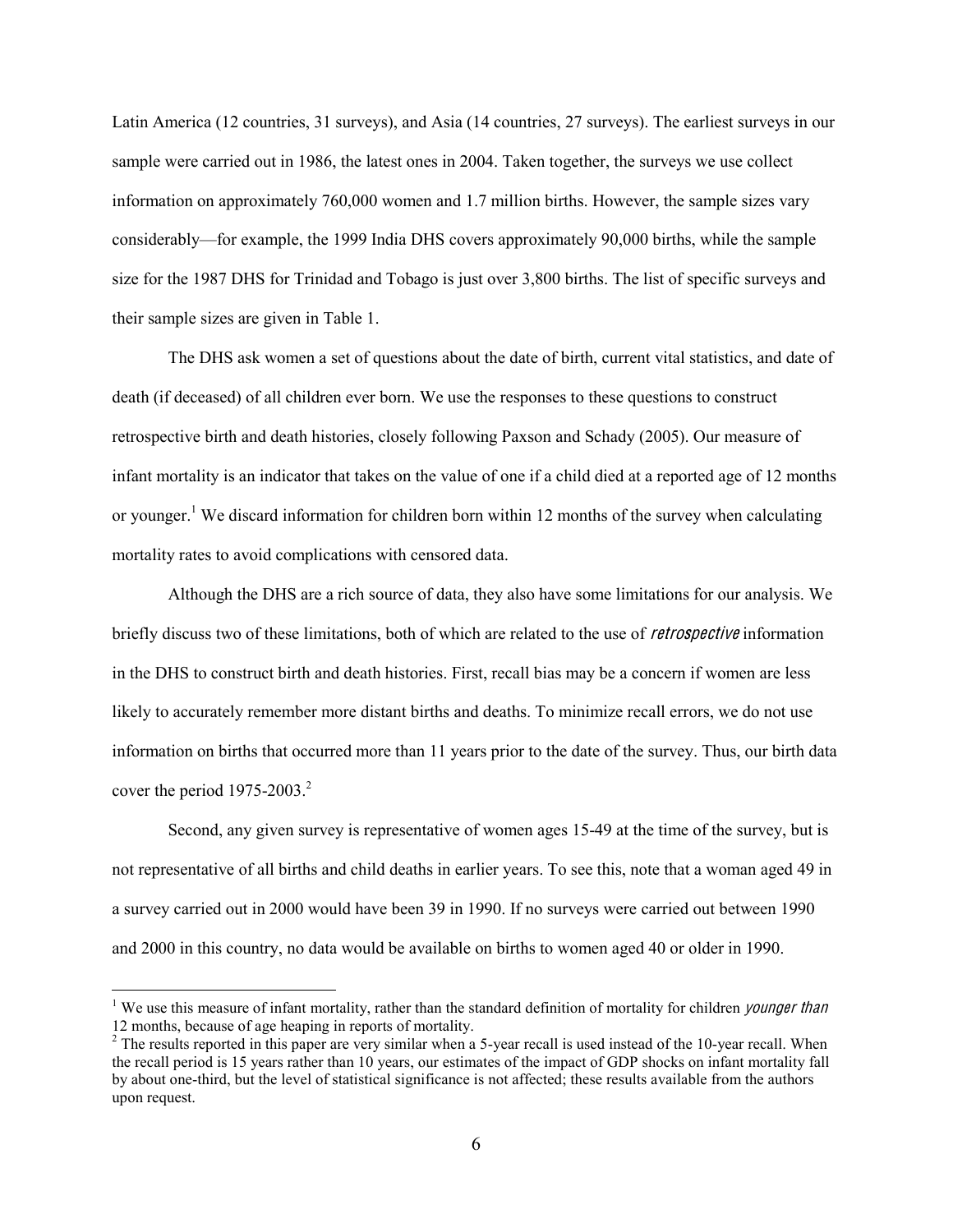Children born to older women may respond to economic fluctuations differently than those born to younger women. To avoid this problem, we discard from the sample births to women age 40 or older. Our analysis therefore provides meaningful estimates of the relationship between income fluctuations and infant mortality for women aged 15 to 39; we note, however, that only 1.2 percent of births in our sample of DHS countries occur to women age 40 or older. This retrospective construction of births and infant deaths to women aged 15-39 results in series of varying lengths and with varying start periods depending on the number and dates of DHS surveys in each country.<sup>3</sup>

The DHS collect a great deal of *current* information on mothers (for example, their education levels, whether they are employed) and children (for example, the gender and birth order and, in the most recent surveys, height and weight). Some DHS also ask respondents about their use of health services for example prenatal check-ups and the place of delivery. However, these data are not collected in a comparable fashion in every survey, and typically are available only for the last birth. The degree to which we can analyze possible transmission mechanisms from income to infant mortality with our data is therefore limited.

#### 3. Econometric specification and results

#### I. Basi<sup>c</sup> <sup>r</sup>esults

To estimate the effect of per capita GDP on infant mortality in our data we pool all surveys and run regressions of the following form:

<sup>&</sup>lt;sup>3</sup> In the Working Paper version of this paper (Baird, Friedman, and Schady 2008) we show that our estimates of aggregate infant mortality are internally consistent and are highly correlated with other sources of data that have been used to assess the relationship between per capita GDP and infant mortality, in particular data from the World Development Indicators (WDI) data base (World Bank 2007). However, the estimates of infant mortality we calculate are more useful to estimate the relationship between fluctuations in per capita GDP and infant mortality for a variety of reasons. First, we have constructed annual series of infant mortality to look at higher-frequency changes than what can be observed in the 5-year averages in the WDI series. Data like those in WDI will have smoothed some of the year-on-year variation in infant mortality in the DHS. A share of the variation that is smoothed is likely to be measurement error, but the remainder likely reflects genuine annual fluctuations in infant mortality. Second, the data in WDI would not allow us to adjust for the changing composition of women giving birth during economic expansions or contractions, or to estimate the heterogeneity of responses to economic fluctuations by characteristics of the mother and child.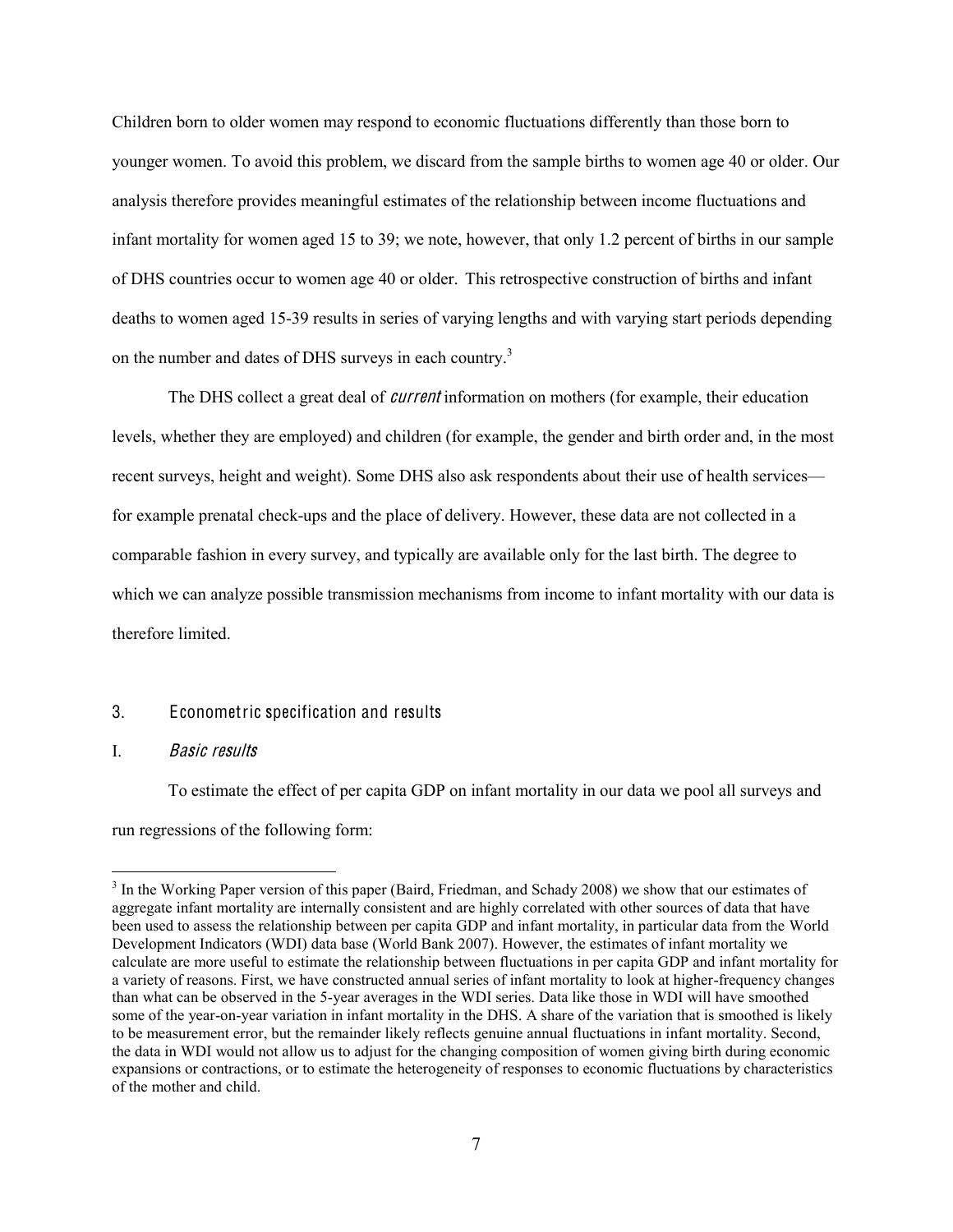(1) 
$$
D_{\text{imct}} = \alpha_{\text{c}} + \beta \log \text{GDP}_{\text{ct}} + f_{\text{c}}(t) + \varepsilon_{\text{imct}}.
$$

where  $D_{\text{imct}}$  is an indicator variable that takes on the value of one if child *i* born to mother *m* in country *c* in year t died in the first year of life, zero otherwise;  $\alpha_c$  is a set of country fixed effects; logGDP<sub>ct</sub> is the natural logarithm of per capita GDP;  $f_c(t)$  is a flexible, country-specific formulation of time (in practice, we present results that include linear, quadratic, and cubic terms); and  $\varepsilon_{\rm imct}$  is the error term. Standard errors are clustered at the country level in order to correct for autocorrelation of arbitrary form in shocks to infant mortality across years within country. In this specification,  $\beta$  is the impact of GDP on infant mortality, after removing country-specific trends from the data.<sup>4</sup>

In principle, there are two mechanisms that could account for a negative association between infant mortality and aggregate economic circumstances. First, it is possible that a child born to a woman of given characteristics is more likely to die if economic circumstances are unfavorable. Second, it is possible that the composition of women giving birth changes with economic circumstances. Clearly, these two causes for a possible countercyclical relationship between GDP and infant mortality—changes in mortality risk for a child born to a given woman or changes in the pool of women giving birth—have very different implications.

An obvious way to adjust for compositional changes is to include the characteristics of women, children, and births in equation (1), which gives us the following:

(2) 
$$
D^{adj}_{\text{imct}} = \alpha_c + \beta \log GDP_{ct} + f_c(f) + \delta X_{\text{im}} + \varepsilon_{\text{imct}}
$$

where  $X_{im}$  is a vector of characteristics of child *i* born to mother *m*. Recall that child births and deaths are calculated on the basis of retrospective questions asked of mothers at the time of the survey, which limits the variables that can be included in (2). In practice, we control for a cubic term for mother's years of education, maternal age at the time of birth, and birth order; and binary indicators for place of residence

<sup>&</sup>lt;sup>4</sup> We obtain very similar results from a two-step process in which we first collapse the data to the level of the country-year cell, and then account for secular trends in various ways—including regressions in first differences, with a formal Error Correction Model (ECM), and smoothing the data with standard time-series filters such as the Hodrick-Prescott and Baxter-King filters (see Baird, Friedman, and Schady 2008 for a discussion of these estimates).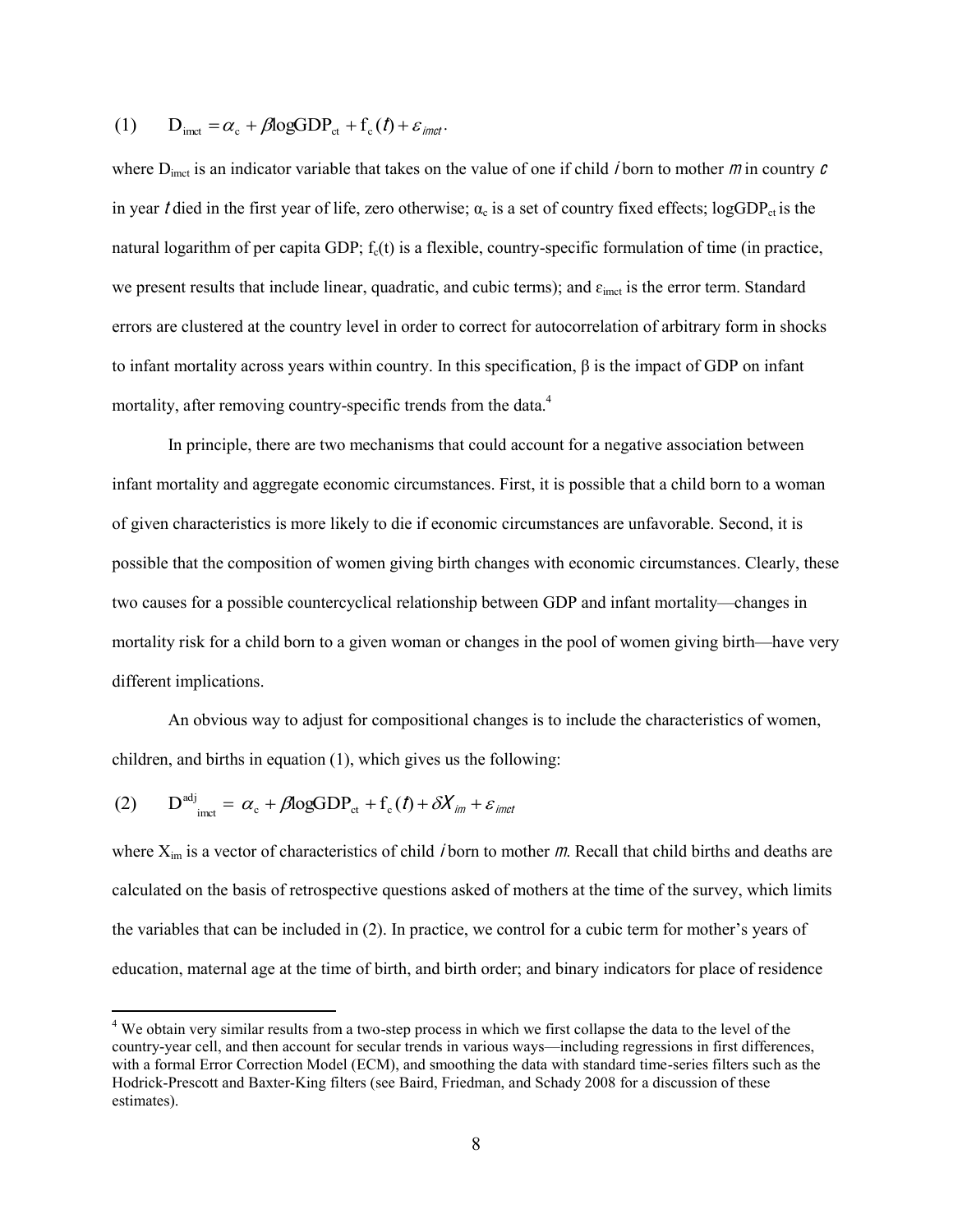(urban or rural) at the time of the survey, the gender of the child, and whether or not the child was a multiple birth. All of these variables are highly correlated with the probability of child survival.<sup>5</sup> This approach implicitly assumes that place of residence at the time of the survey is correlated with place of residence at the time of child birth, and that schooling has been completed by age 15; these should be reasonable approximations for most of the countries and years in our sample. In addition, as an alternative means of controlling for compositional effects, we include a set of mother fixed effects, as well as birthspecific characteristics (child gender and an indicator for multiple births). This approach has the advantage that it controls for all time-invariant mother characteristics, not just education and place of residence, but limits the sample to women who have had at least two live births.

Our main set of results is presented in Table 2. The first row in Table 2, which reports the results from estimates of Equation (1), implies that a one percent decrease in per capita GDP is associated with a 0.24 to 0.40 increase in infant mortality per thousand children born. On average, the country-specific year-on-year decrease in infant mortality in our data is 2.5 per 1000 live births. A one percent decline in per capita GDP from expected trends therefore results in an increase in infant mortality of between 10 and 15 percent of the average annual mortality decline in our data. Note also that those regressions which more flexibly account for underlying secular trends result in larger (in absolute value) estimates of the association between per capita GDP and infant mortality. Previous studies have generally adjusted only for linear trends (as in Jamison et al. 2004) and hence may underestimate the contemporaneous relationship between detrended GDP and infant mortality.

Results from regressions that include the vector of covariates  $X_{im}$  (Equation (2)) are presented in the second row of Table 2. These results show that including these covariates has a negligible effect on estimates of the association between log per capita GDP and infant mortality. The third row of the table reports the results from regressions that do not include mother characteristics or fixed effects for the sample of women that have had at least two live births. These results are presented to put the fixed effects

<sup>&</sup>lt;sup>5</sup> There is an extensive literature on this topic. See, for example, the review papers by Behrman and Deolalikar (1988); Strauss and Thomas (1998); and Schultz (2002).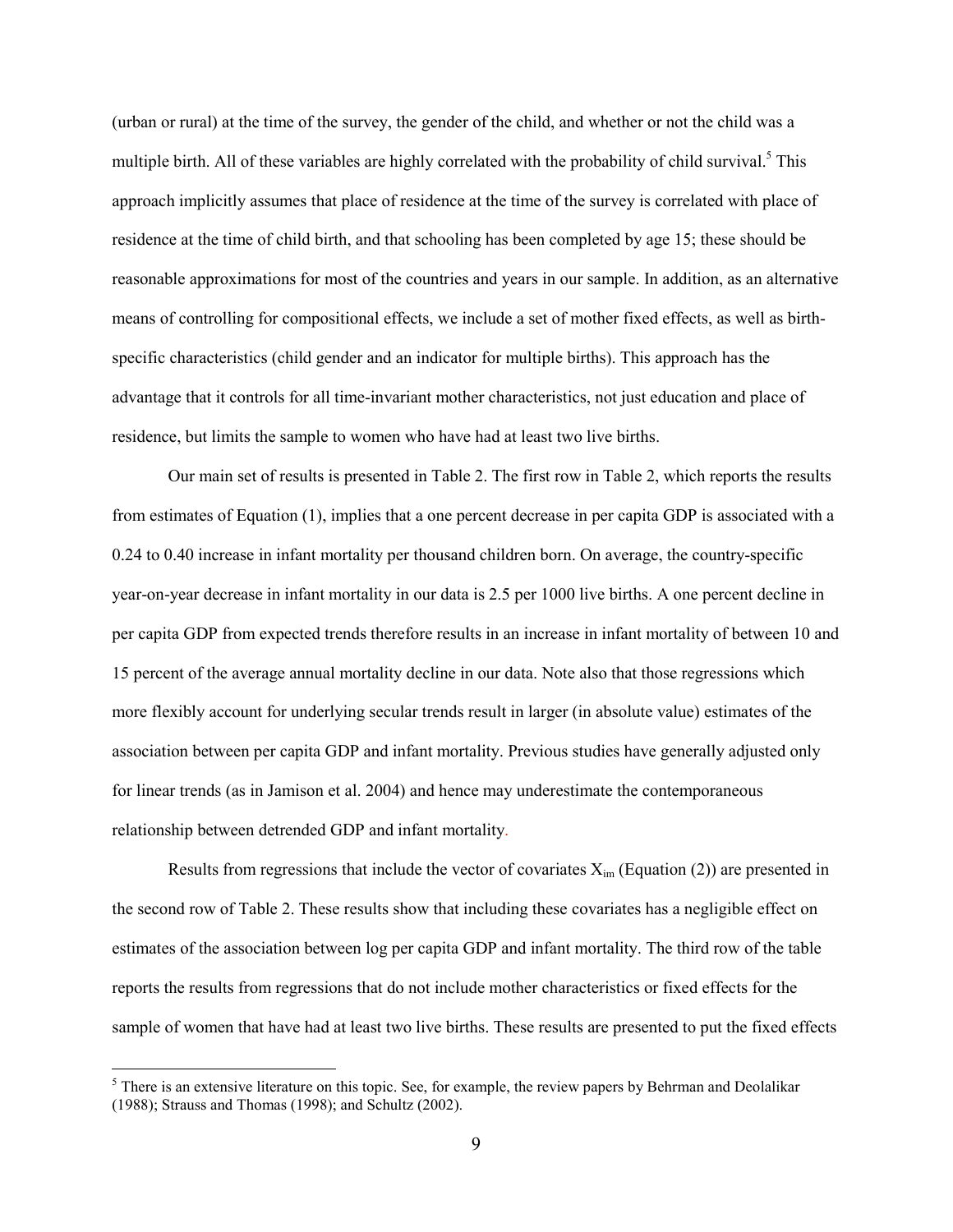estimates in context; they show that the association between GDP and mortality in this smaller sample is very similar to that observed in the full sample of live births. The fourth row of Table 2, finally, reports the results that include the mother fixed effects and birth-specific characteristics. These coefficients are very similar to those without fixed effects. In sum, Table 2 makes clear that the changing composition of women cannot account for the bulk of the association between infant mortality and log per capita GDP that we observe in our data. Rather, when there are negative economic shocks, there is an increase in mortality risk for infants born to a given mother.

## II. Timing <sup>o</sup>f <sup>s</sup>hock<sup>s</sup> t<sup>o</sup> GDP

The discussion so far has focused on the contemporaneous relationship between GDP and infant death, without giving explicit attention to the timing of shocks. As a first step to clarifying this issue, we include terms in lagged and lead per capita GDP in our basic regression.<sup>6</sup> The top panel in Table 3 shows that the coefficients on both of these terms are small, and are not significant at conventional levels. Only the coefficient on current GDP in the top panel of Table 3 is significant. This suggests that it is not the economic conditions early in the pregnancy that are most important in determining infant mortality these conditions are loaded on lagged GDP for most children, and the coefficient on lagged GDP is insignificant. Similarly, it does not appear to be that conditions in the later part of a child's first year in life substantially affect the probability of survival—these conditions are loaded on to lead GDP for most children in our sample, and the coefficient on lead GDP is also insignificant. Rather, it appears that

 $6$  To see how this speaks to the issue of the effects of shocks to GDP at different times in an infant's life, it is useful to work out what the coefficients on lagged, current, and lead GDP imply for children born at different times in the year. For a child born early in the year (say, in January), the coefficient on lagged GDP mainly reflects conditions before conception and in utero, the coefficient on current GDP reflects conditions in the first year of life, and the coefficient on lead GDP reflects conditions in the second year—beyond the period that is relevant for the calculation of infant mortality. By contrast, for a child born late in the year (say, in December), the coefficient on lagged GDP reflects conditions before conception, the coefficient on current GDP reflects conditions in utero, while the coefficient on lead GDP reflects the conditions after birth. Finally, for a child born at the midpoint of the year, on June 30, lagged GDP reflects conditions before conception and during the first three months in utero, current GDP reflects conditions in the last six months in utero and the first six months after birth, while lead GDP reflects conditions after the infant is six months of age.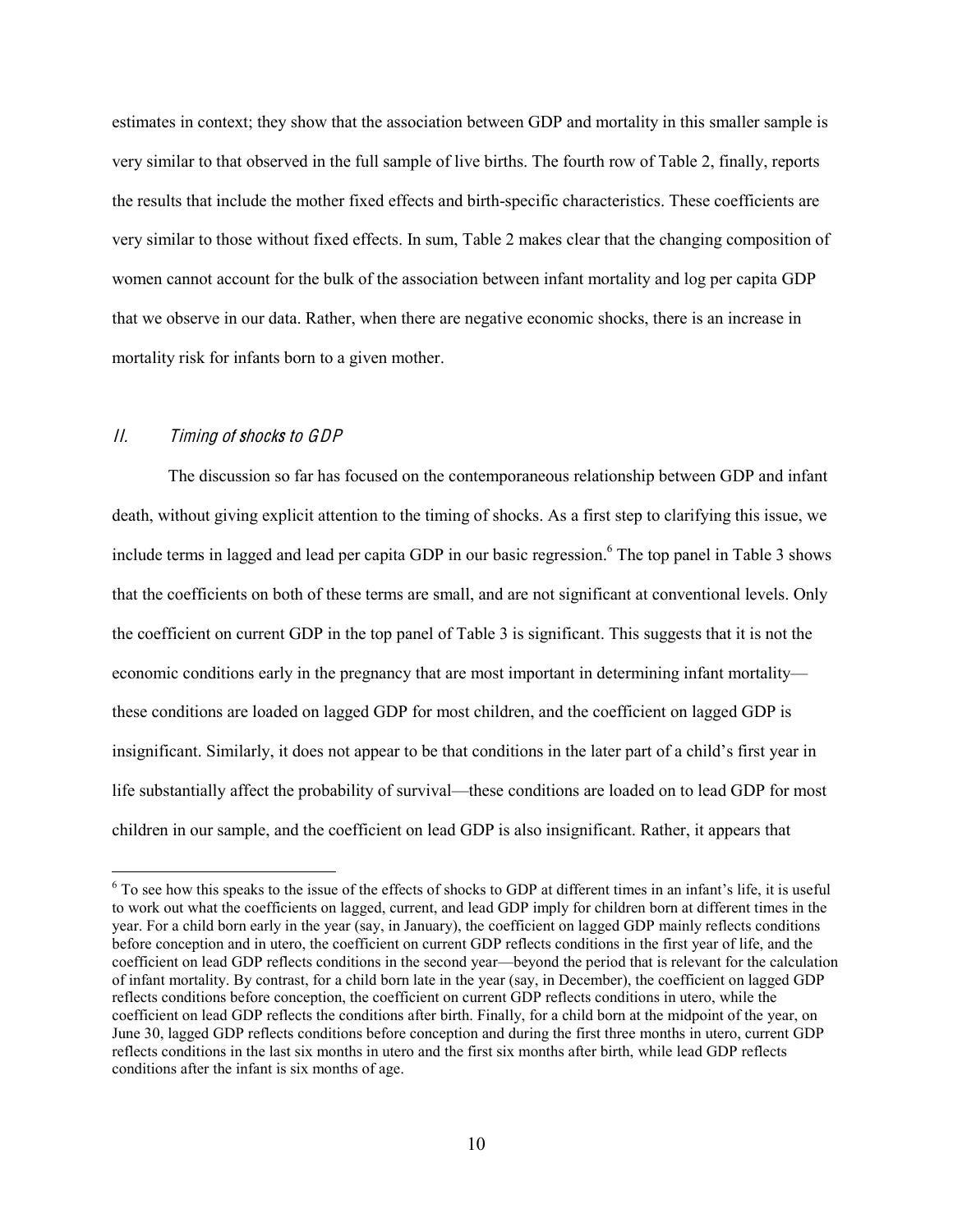economic conditions in those months shortly before and shortly after birth have the biggest effect on the probability that a child survives.

We make a further attempt to clarify issues about the window of vulnerability that infants face with regard to GDP shocks. Mothers report the year and month of birth of each child, and we assign the 15<sup>th</sup> day of the relevant month as the birth date for each child. Using these data, we then construct birthmonth specific exposure windows for economic conditions in utero, in the first month of life, and in the next eleven months. The results from these regressions are presented in the lower panel of Table 3. The coefficients on economic conditions in utero and after the first month of life are both small and insignificant. By contrast, the coefficient on per capita GDP in the first month is large, significant, and very close in magnitude to that reported in Table 2.<sup>7</sup> These results underscore that economic conditions around birth appear to matter most for infant survival.

The importance of economic conditions "around" birth for infant survival also yields some clues about the likely transmission mechanisms from trend deviations in per capita GDP to infant mortality. Low birthweight is considered an important risk factor in predicting neonatal and infant death (see for example the review by Lawn et al. 2005). However, the fact that the coefficient on economic conditions for much of the in utero period is not significant in Table 3 suggests that this is unlikely to be the main reason for elevated infant mortality during economic downturns.<sup>8</sup> On the other hand, skilled attendance during birth, or health care for children who face infections shortly thereafter, may help explain our findings. Approximately 36 percent of neonatal deaths worldwide are a result of severe infections during birth, and another 23 percent are a result of asphyxia (Lawn et al. 2005). Poor economic conditions around birth could result either in a deterioration in public health services or in a decrease in households'

 $7$  We also experimented with breakdowns of the in utero period. For example, in a study of the effect of the Chernobyl nuclear disaster, Almond et al. (2007) show that radiation exposure was particularly damaging during the period between 8 and 25 weeks after conception. The emphasis of our paper is on economic conditions, rather than radiation exposure, but it is conceivable that the period of 8 to 25 weeks post-conception is one in which health insults more generally are particularly damaging. However, in none of the specifications we ran was the coefficient on economic conditions in the period corresponding to 8-25 weeks after conception significant once we controlled for conditions in the last three months of pregnancy and after birth.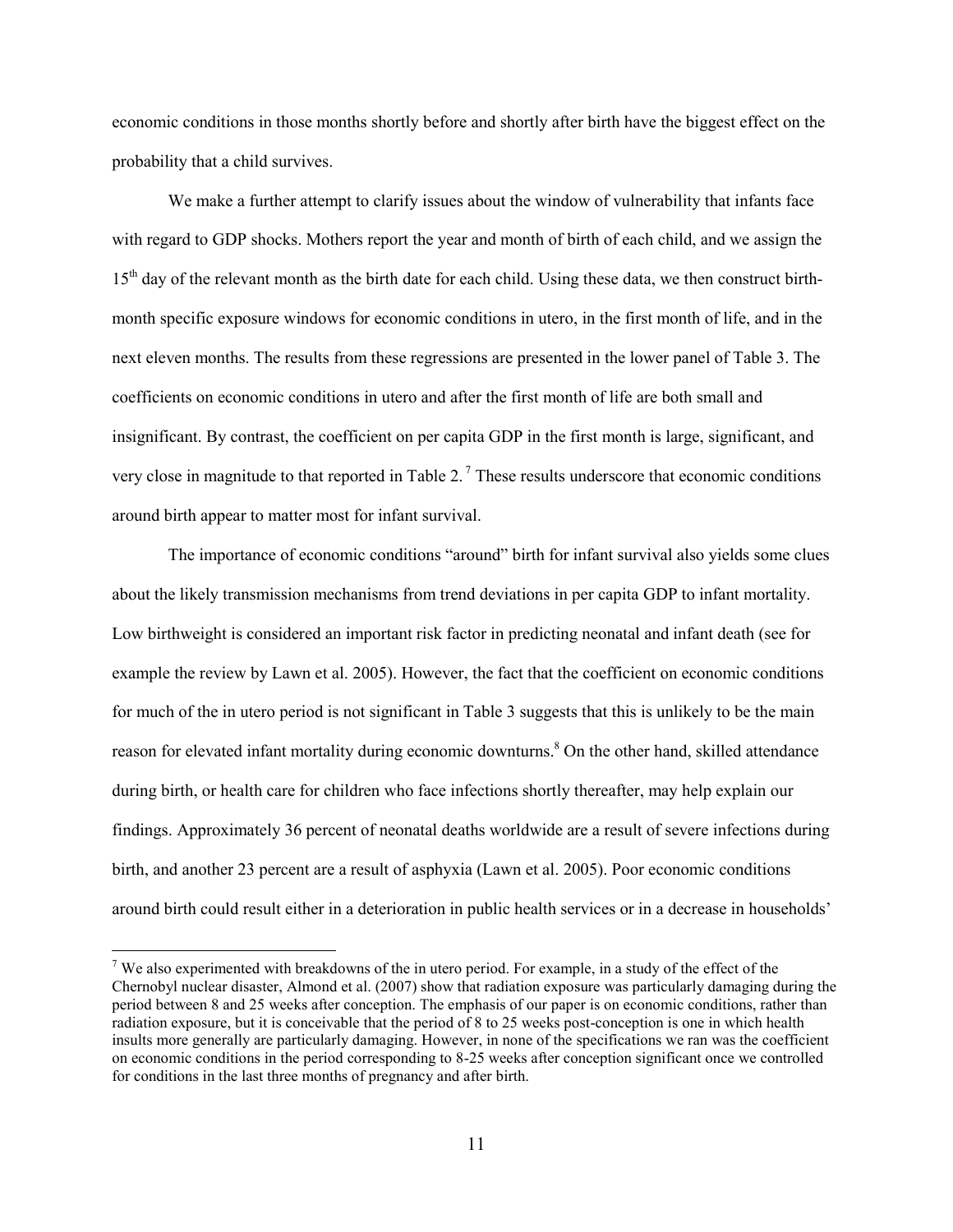ability to pay for, or otherwise access, skilled birth assistance (as suggested for example by Paxson and Schady 2005 in their analysis of infant mortality in Peru), both of which could lead to increased mortality in the first year of life. It is also possible that maternal mortality around the time of birth plays a role: Children whose mothers die are themselves much more likely to die (for example, Anderson et al. 2007), and death in childbirth may increase during poor economic times.<sup>9</sup>

#### III. Heterogeneity

Up to this point, we have implicitly assumed that aggregate income shocks affect all mothers and children equally. Yet, there are a host of reasons why this need not be so. For example, more educated and wealthier mothers may be better able to smooth consumption of critical inputs into child health; there may also be within-household discrimination so that boys are better protected from negative health shocks than girls; families in richer countries may have greater access to credit markets, and may be better able to smooth consumption of essential items. We now turn to the question of heterogeneity of impacts, focusing on differences by the gender of a child, the education and age of the mother, place of residence (urban or rural), birth parity, and the overall income of country of residence.

To motivate our results, we first present the mean infant mortality rates in Table 4 for each mother, child, or country characteristic we use in our analysis. The first row of the table shows that girls are almost ten percentage points less likely to die in the first year of life than boys—a well-known finding in the demographic literature.<sup>10</sup> The other coefficients show that children born in rural areas are more likely to die than those born in urban areas; that the mortality of children born to mothers with less than primary schooling is more than twice as high as that of children born to mothers with completed primary

<sup>&</sup>lt;sup>8</sup> Selection may be important if poor economic conditions in utero lead to a higher rate of spontaneous abortions. The sample of children born alive may then have higher health endowments, introducing a downward bias to the association we estimate between economic conditions in utero and infant mortality.

<sup>9</sup> We thank an anonymous referee for this suggestion. Our birth data is reported retrospectively by mothers alive at time of survey, and so we do not observe maternal mortality in our data. As a result, if maternal mortality is countercyclical our estimates could be biased downwards.

 $10$  For example, the World Health Organization (2006) estimates that the male-to-female ratio in neonatal mortality and in early neonatal mortality in developing countries is 1.3.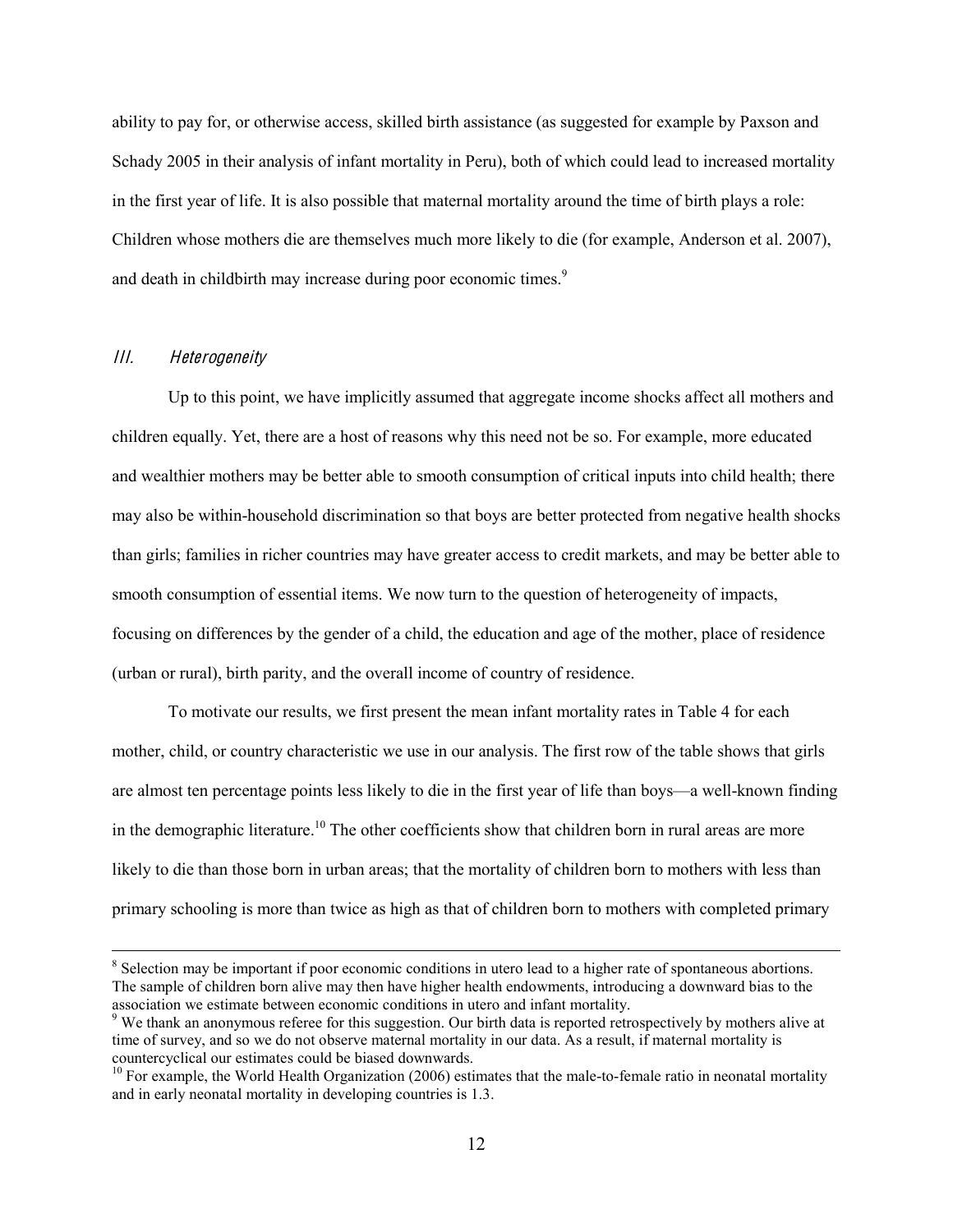schooling or more; that children born to young mothers (age 15-19) and older mothers (age 35-39) are more likely to die than those born to "prime-age" mothers (age 20-34); that high-parity births ( $5<sup>th</sup>$  birth or higher) are also more likely to die than lower parity births; and that children born in lower income developing countries are more likely to die than children born in middle income countries.<sup>11</sup>

We next analyze heterogeneity in the relationship between detrended per capita GDP and infant mortality along these observable dimensions of mothers and children. Our approach is straightforward. In each case, we generate an indicator for the characteristic in question—for example, an indicator for the birth of a girl—and then interact this indicator with the measure of log per capita GDP. Table 5 then reports the coefficients on the main effect for log per capita GDP and on the interaction between log per capita GDP and the given characteristic. We focus on the specification that includes country-specific cubic time trends, as these account for underlying time trends most flexibly.

Table 5 shows that the mortality of infants born to mothers with low education levels is significantly more sensitive to changes in economic conditions than that of children born to mothers with higher education levels. In part, this is the result of the higher mortality rates among women with lower education levels, although this does not fully explain the differences in the magnitudes we estimate.<sup>12</sup> A similar pattern can be seen in a comparison between rural and urban areas—the increase in mortality during economic downturns is larger in rural areas, but from a higher base. Also, the point estimate on the interaction term for middle income countries suggests larger increases in infant mortality during economic downturns in low income countries, although this difference is not significant at standard levels. The most striking result in the table relates to differences by gender. Although the average mortality among boys is higher than among girls, Table 5 shows that the mortality of girls is much more

 $11$  The GDP data we use in this paper are measured in constant 2000 US dollars. The World Bank (2001) classifies countries as "low income" if per capita GDP in constant 2000 dollars is below \$755. To classify countries as "low" or "middle" income, we apply the World Bank threshold to the 1980 per capita GDP data. Using 1980, which corresponds to a year before the beginning of our infant mortality series for the bulk of the countries we analyze, limits the potential for possible simultaneity biases induced by feedback from health to income.<br><sup>12</sup> A one log-unit decrease in per capita GDP would increase the infant mortality rate of children born to low

education women from 104 to 160.7, and that of children born to high education women from 51.7 to 69.5. The proportional, not just the absolute, change among low-education mothers is thus larger.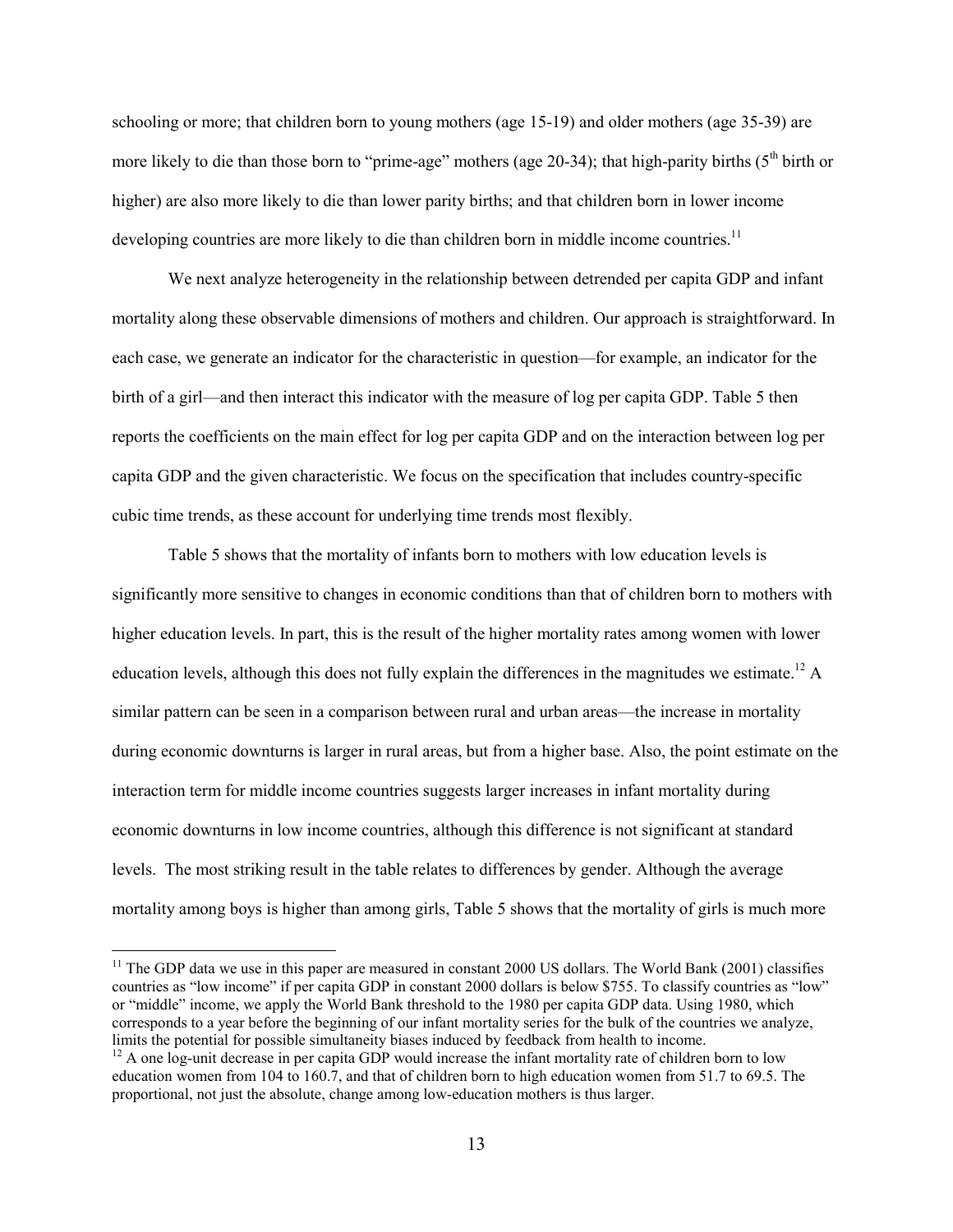sensitive to changes in economic circumstances than that of boys: A one percent change in per capita GDP changes the mortality of boys by approximately 0.27 per thousand children born, and that of girls by 0.53 per thousand—a remarkable difference by any standard.<sup>13</sup>

### IV. Magnitud<sup>e</sup> and <sup>s</sup>ign <sup>o</sup>f <sup>s</sup>hock<sup>s</sup> t<sup>o</sup> pe<sup>r</sup> <sup>c</sup>apit<sup>a</sup> GDP

In addition to heterogeneity by household characteristics, there may also be heterogeneity in impacts by the sign (positive or negative) and magnitude of the GDP shock. To investigate this, we estimate a series of gender-specific, continuous spline regressions.<sup>14</sup> The results from these estimations are reported in Table 6, separately for boys (upper panel) and girls (lower panel). The first (top) row for each panel presents the results from a spline regression with a knot at zero, which allows for different slopes for positive and negative changes in GDP. We then turn to spline regressions with two knots. In the second row these knots are fixed at  $-1\sigma$  and  $1\sigma$  (where  $\sigma$  stands for standard deviations of GDP trend deviations in our sample), in the third row they are fixed at  $-1.5\sigma$  and  $1.5\sigma$ , and in the fourth (bottom) row the knots are fixed at  $-2\sigma$  and  $2\sigma$ .

Table 6 shows that positive shocks to per capita GDP affect girls and boys in a similar fashion. On the other hand, negative shocks have much larger effects on the mortality of girls than boys. For

<sup>&</sup>lt;sup>13</sup> We also considered gender differences in the impact of shocks to GDP on infant mortality separately by region. These results suggest that the mortality of girls is more sensitive to GDP shocks than that of boys in every region in the developing world for which we have data. Thus, in Sub-Saharan Africa, a one percent decrease in GDP increases the mortality of boys by 0.33 per thousand, and that of girls by 0.62 per thousand; comparable figures for Latin America and the Caribbean are 0.29 per thousand (boys) and 0.46 per thousand (girls); for Southeast Asia, these are 0.15 per thousand (boys) and 0.24 per thousand (girls); for South Asia, 0.72 per thousand (boys) and 1.43 per thousand (girls); and for the Middle East and North Africa region, a one percent decline in GDP results in a *decrease* of mortality of 0.18 per thousand boys born, and an increase of mortality of 0.78 per thousand girls born. All of the coefficients on GDP in the regressions for girls are significant at the 10 percent level or higher; in the regressions for boys, only the coefficients in the regressions for Southeast Asia and Latin America and the Caribbean are significant. We conclude that the gender differences in the effect of GDP shocks on infant mortality we observe in our sample of developing countries as a whole is not driven by a single region, including regions where a preference for boys has been well documented (for example, South Asia).

 $14$  For this purpose, we regress the indicator for infant death on country fixed effects and a country-specific cubic polynomial in time and predict the residual from this regression. We also regress log per capita GDP on country fixed effects and a country-specific cubic polynomial in time, and predict the residuals from this regression. Finally, we use locally weighted least squares to depict the relation between the residual from the infant death regression and the residual from the GDP regression. For presentational purposes, the figure is trimmed at the  $1<sup>st</sup>$  and  $99<sup>th</sup>$ percentiles of GDP deviation from cubic trend.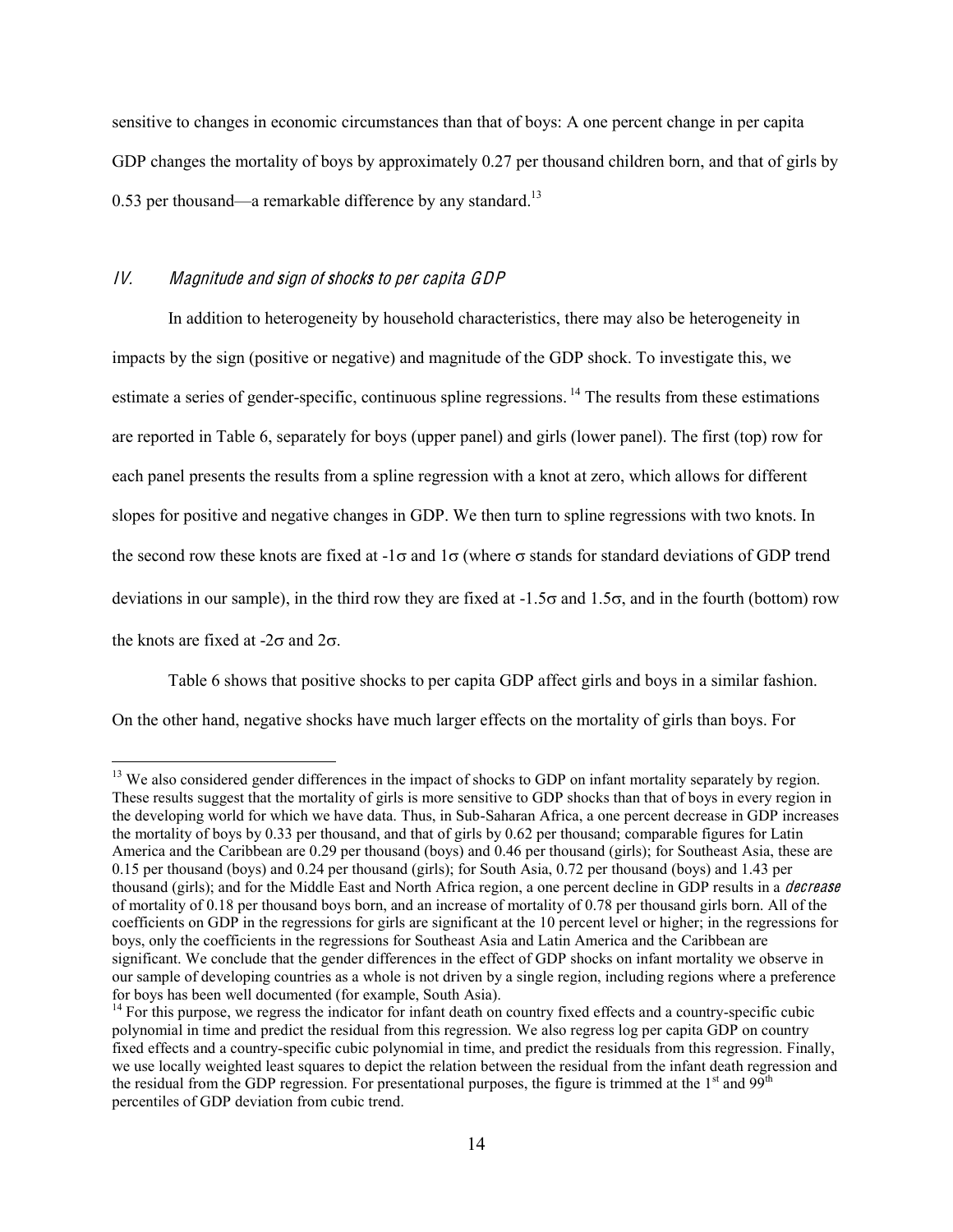example, for negative shocks of -1.5 $\sigma$  or larger, a one percent decrease in log per capita GDP results in an increase in mortality of 1.05 per thousand girls born (with a standard error of 0.30), but an increase in mortality of only 0.53 per thousand boys born (with a standard error of 0.23). On average, countries with a negative shock to per capita GDP of 1.5 $\sigma$  or larger had a contraction of 5.9 percent. (There are 122 such country-year events in our data.) The average increase in girl infant mortality during these negative shocks to aggregate income is 7.4 deaths per 1000, approximately three times the magnitude of the average country-specific annual reduction in mortality. These simple back of the envelope calculations suggest that the magnitude of the effects of large negative income shocks on infant mortality, in particular of girls, is large by any standard.

In sum, Table 6 is consistent either with girls being more fragile in their first year of life than boys, which seems unlikely, or with families protecting boys more than girls during economic downturns. Put differently, these results suggest that household behavioral responses to negative shocks play an important role in determining infant survival. Finally, Table 6 underscores that our results are unlikely to be driven by omitted variables, as any potential omitted variables would have to interact with both the gender of the child and the direction of the income shock. It is hard to imagine what such an omitted variable would be. $15,16$ 

### 4. Conclusion

Macroeconomic volatility is a fact for most developing countries. In recent decades, the standard deviation of income over time has been approximately twice as large in developing as developed countries (Aguiar and Gopinath 2007). A recent review stresses the welfare costs of volatility for

<sup>&</sup>lt;sup>15</sup> In the Working Paper version of our paper (Baird, Friedman and Schady 2008) we also show that our results are insensitive to the inclusion of controls for a number of possible omitted variables such as rainfall; conflict, including civil war; and inflation and other measures of the quality of governance. This further suggests that our results are not

 $16$  The observed asymmetry by gender also makes it very unlikely that our results are driven by recall bias in the DHS. For example, in principle one might be concerned that mothers use a salient event like an economic crisis to date an infant death, which could induce a spurious association between negative income shocks and mortality. It seems unlikely, however, that this sort of recall bias would be present with female deaths, but not male deaths.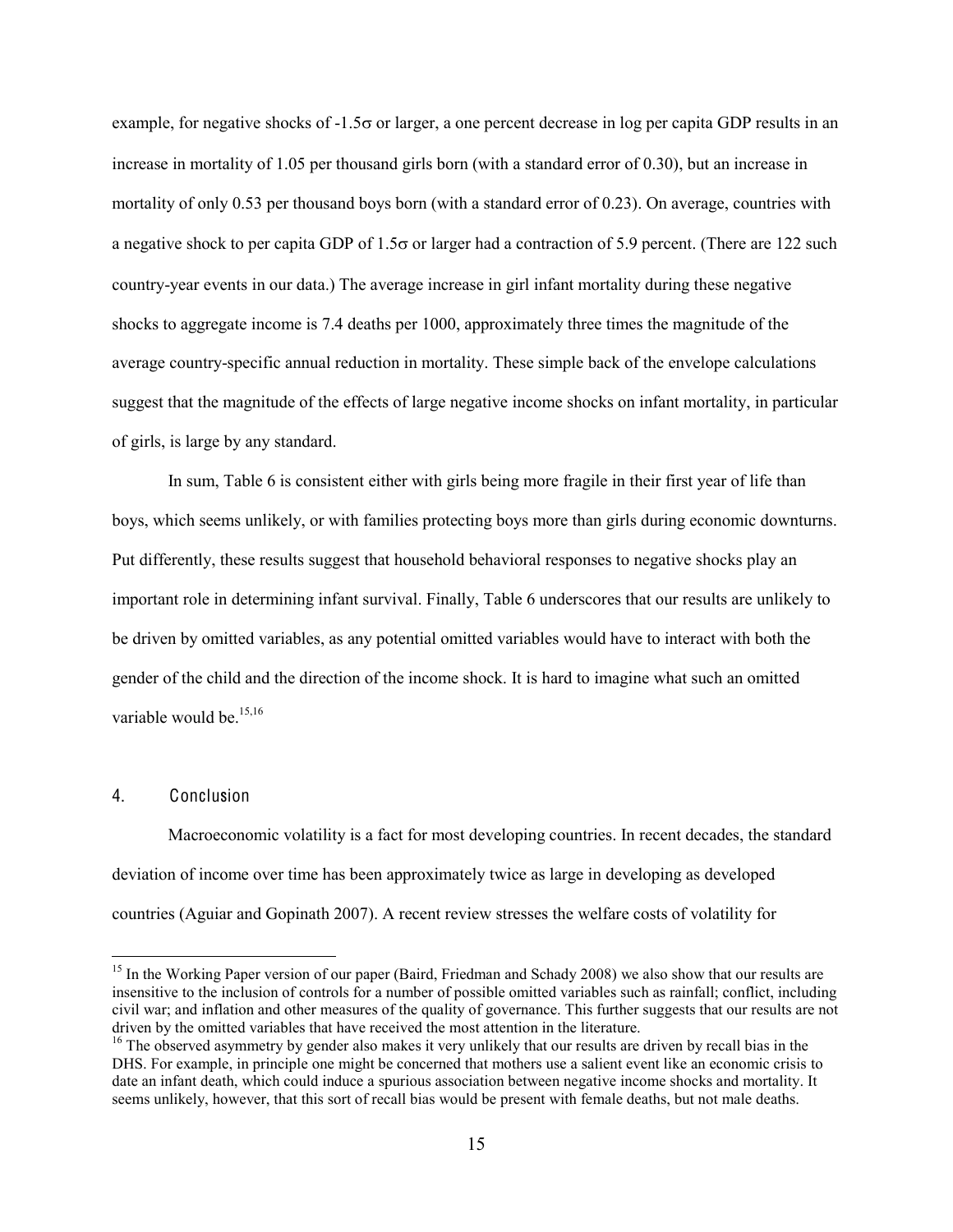developing countries in terms of their inability to smooth consumption (Loayza et al. 2007). In this paper we document another way in which aggregate economic fluctuations can have dramatic welfare consequences. In developing countries, infants, in particular girls, are more likely to die when there is a negative economic shock.

Aggregate macroeconomic shocks involve both income and substitution effects for individual households. Given positive income gradients in child health, the income effect would generally result in an increase in mortality. But there is also a substitution effect, as economic shocks decrease the opportunity cost of time and may free up mothers for time-intensive tasks that have positive effects on child health—for example, collection of clean water, preparation of food, or regular visits to health centers. The effect of aggregate economic contractions on child health is therefore hard to sign ex ante. The literature on the United States suggests that child health generally improves, and infant mortality declines during economic contractions.

Our results suggest that economic shocks in the developing world generally lead to more infant deaths, especially of girls, and especially when these shocks are severe. Of course, there is variation across countries—for example, Ferreira and Schady (2009) argue that the much larger increase in infant mortality in Peru during the crisis of the late 1980s than was the case in Indonesia during the crisis of the late 1990s may have been a result, in part, of the protection of health expenditures in Indonesia (but not in Peru). We cannot systematically explore these differences with the data at hand. Nevertheless, our results make clear that the findings from a handful of country-specific studies, including Cutler et al. (2002) on Mexico, Paxson and Schady (2005) on Peru, and Bhalotra (2008) on India, hold for a much larger sample of developing countries and time periods. We also show that the effects of crises on infant mortality appear to be much more severe for girls than boys.

We conclude by discussing two areas where our data impose limitations on the possible analysis we can conduct. The first of these is the timing of the GDP shocks. Our results suggests that it is macroeconomic conditions around birth, rather than in the early in utero period or in the later half of a child's first year of life, which matter most for a child's survival in her first year. However, with annual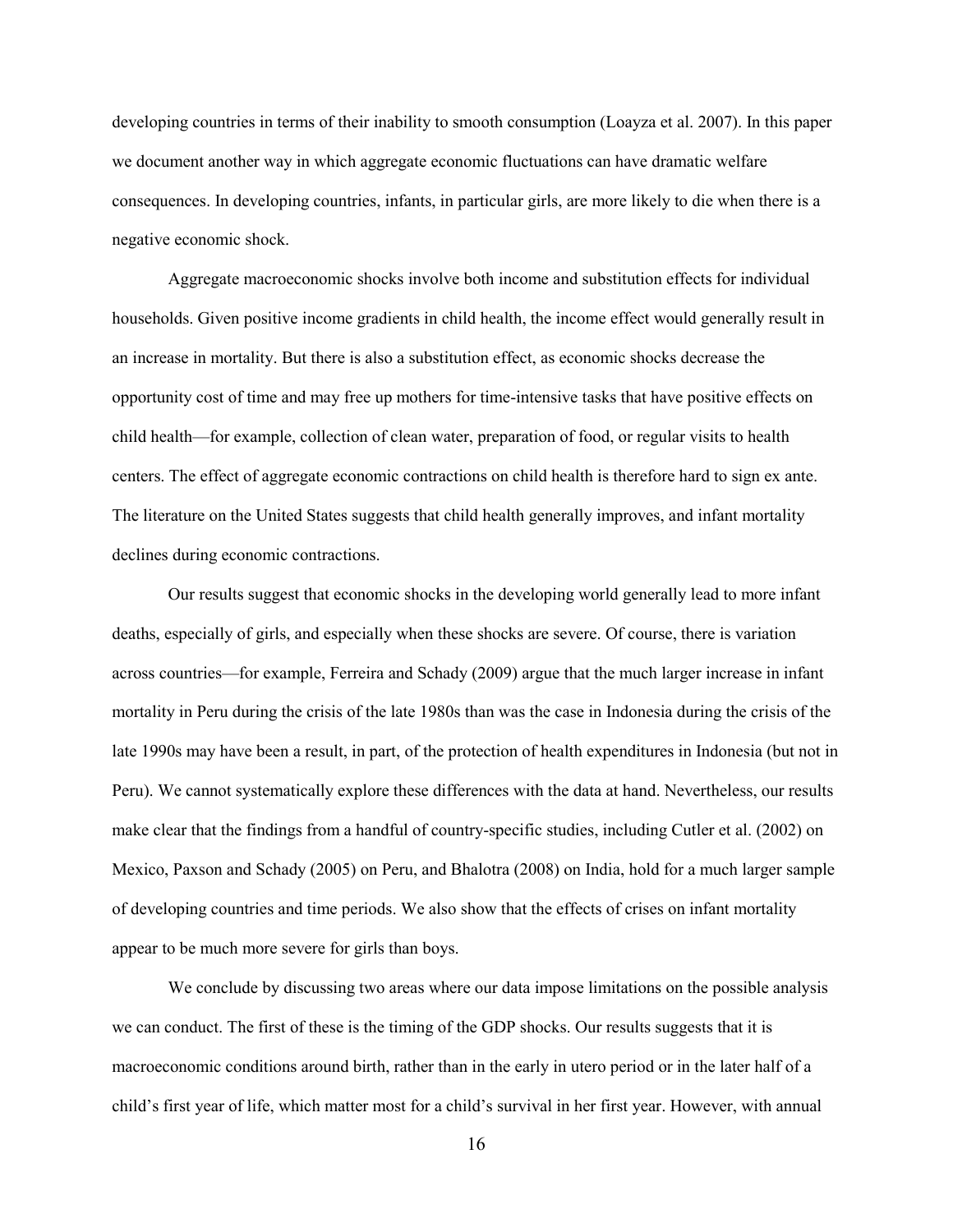data like those we use it is not possible to tease out the relative importance of conditions in narrow windows of exposure. Our results on the timing of the shock to aggregate income should therefore be viewed as suggestive rather than definitive. Second, because we construct birth and death histories retrospectively, we do not have data on the utilization of health services before, during and after birth for the majority of births (and deaths) we observe. Further, the DHS data we use do not include information on other potential inputs into child health, such as the consumption of nutritious foods. We are therefore unable to explore in a comprehensive manner the transmission mechanisms from income shocks to infant mortality. Nevertheless, our results clearly indicate that short-term fluctuations in aggregate income can have important consequences for the likelihood that a child survives her first year of life. Policies that reduce the volatility of per capita GDP in developing countries, or that protect health status during sudden economic downturns, may have significant benefits for child survival, especially that of girls.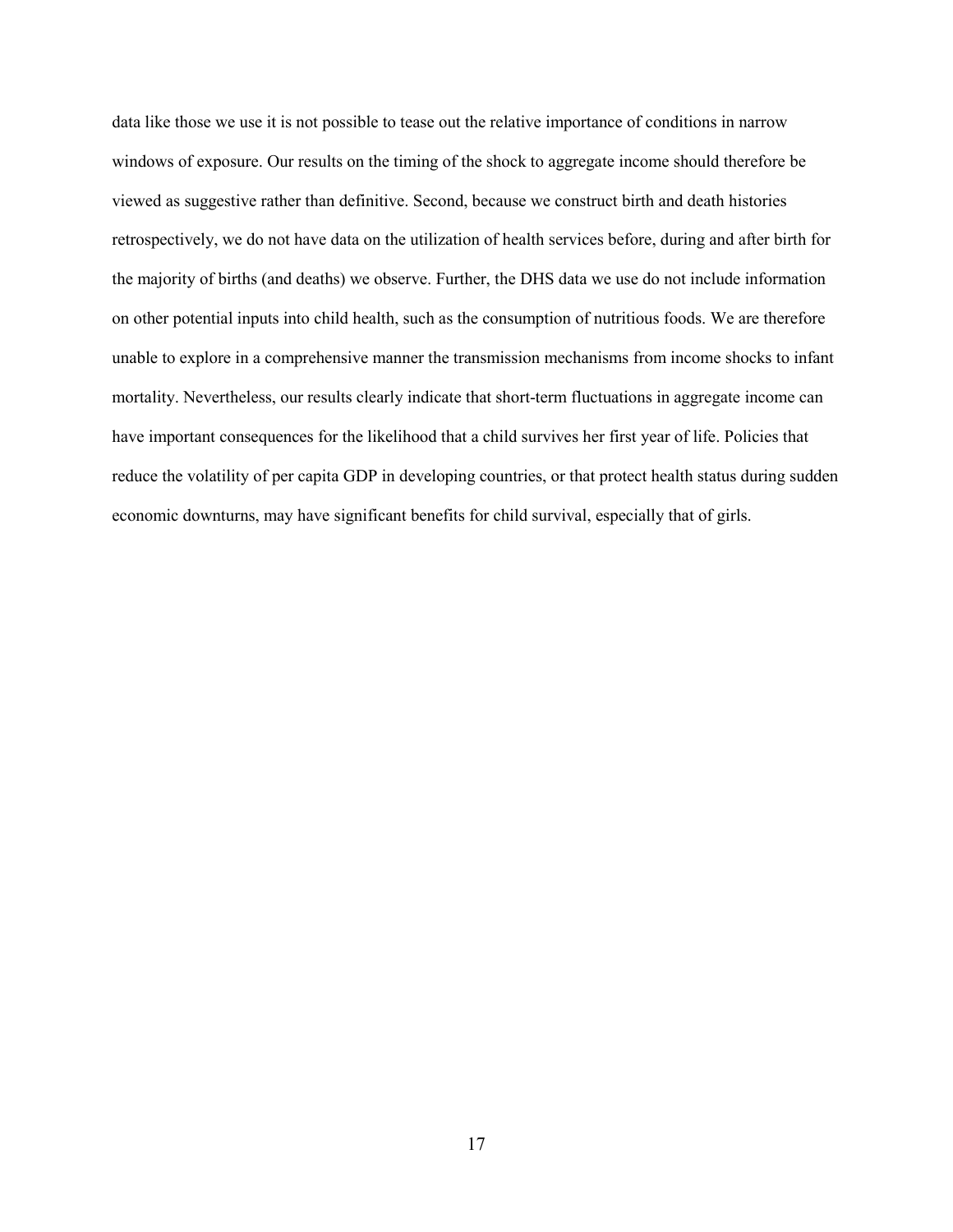#### References

- Aguiar, Mark, and Gita Gopinath. 2007. "Emerging Market Business Cycles: The Cycle is the Trend." Journal of Political Economy 115(1): 69-102.
- Almond, Douglas, Lena Edlund, and Marten Palme. 2007. "Chernobyl's Subclinical Legacy: Prenatal Exposure to Radioactive Fallout and School Outcomes in Sweden." NBER Working Paper 13347, Boston, MA.
- Anderson, Frank, Sarah Morton, Sujata Naik, and Gebrian Bette. 2007. "Maternal Mortality and the Consequence on Infant and Child Survival in Rural Haiti." Maternal and Child Health Journal 11(4): 395-401.
- Baird, Sarah, Jed Friedman, and Norbert Schady. 2008. "Infant Mortality Over the Business Cycle in the Developing World." Policy Research Working Paper 4346, World Bank, Washington, D.C.
- Behrman, Jere, and Anil B. Deolalikar. 1988. "Health and Nutrition," in *Handbook of Development* Economic<sup>s</sup>, Vol. 1, H. Chenery and T.N. Srinivasan, eds. Amsterdam: Elsevier Science Publishers.
- Bhalotra, Sonia. 2008. "Fatal Fluctuations? Cyclicality in Infant Mortality in India." Forthcoming, Journal <sup>o</sup>f Dev<sup>e</sup>lopmen<sup>t</sup> Economic<sup>s</sup>.
- Chay, Kenneth, and Michael Greenstone. 2003. "The Impact of Air Pollution on Infant Mortality: Evidence from geographic Variation in Pollution Shocks Induced by a recession." *Quarterly* Journal of Economics 118(3): 1121-67.
- Cutler, David, Felicia Knaul, Rafael Lonzano, Oscar Méndez, and Beatriz Zurita. 2002. "Financial Crisis, Health Outcomes, and Ageing: Mexico in the 1980s and 1990s." *Journal of Public Economics* 84(2): 279-303.
- Cutler, David, Angus Deaton and Adriana Lleras-Muney. 2006. "The Determinants of Mortality." Journal <sup>o</sup>f Economi<sup>c</sup> Perspective<sup>s</sup> 20(3): 97-120.
- Deaton, Angus. 2006. "Global Patterns of Income and Health: Facts, Interpretations, and Policies." WIDER Annual Lecture, Helsinki, September 29, 2006.
- Dehejia, Rajeev, and Adriana Lleras-Muney. 2004. "Booms, Busts, and Babies' Health." *Quarterly* Journal <sup>o</sup>f Economic<sup>s</sup> 119(3): 1091-1130.
- Ferreira, Francisco, and Norbert Schady. 2009. "Aggregate Economic Shocks, Child Schooling and Child Health." Forthcoming, World Bank Research Observer.
- Gallup, John Luke, and Jeffrey D. Sachs. 2001. "The Economic Burden of Malaria." American Journal <sup>o</sup>f Tropical Medicin<sup>e</sup> and Hygi<sup>e</sup>n<sup>e</sup> 64(1,2)S: 85-96.
- Gwatkin, Davidson R., Shea Rutstein, Kiersten Johnson, Eldaw Suliman, Adam Wagstaff, and Agbessi Amouzou. Socio-Economic Differences in Health, Nutrition, and Population (Washington, D.C.: The World Bank, 2007).
- Jamison, Dean T., Martin E. Sandbu, and Jia Wang. 2004. "Why has Infant Mortality Decreased at Such Different Rates in Different Countries?" Working Paper No. 21, Disease Control Priorities Project.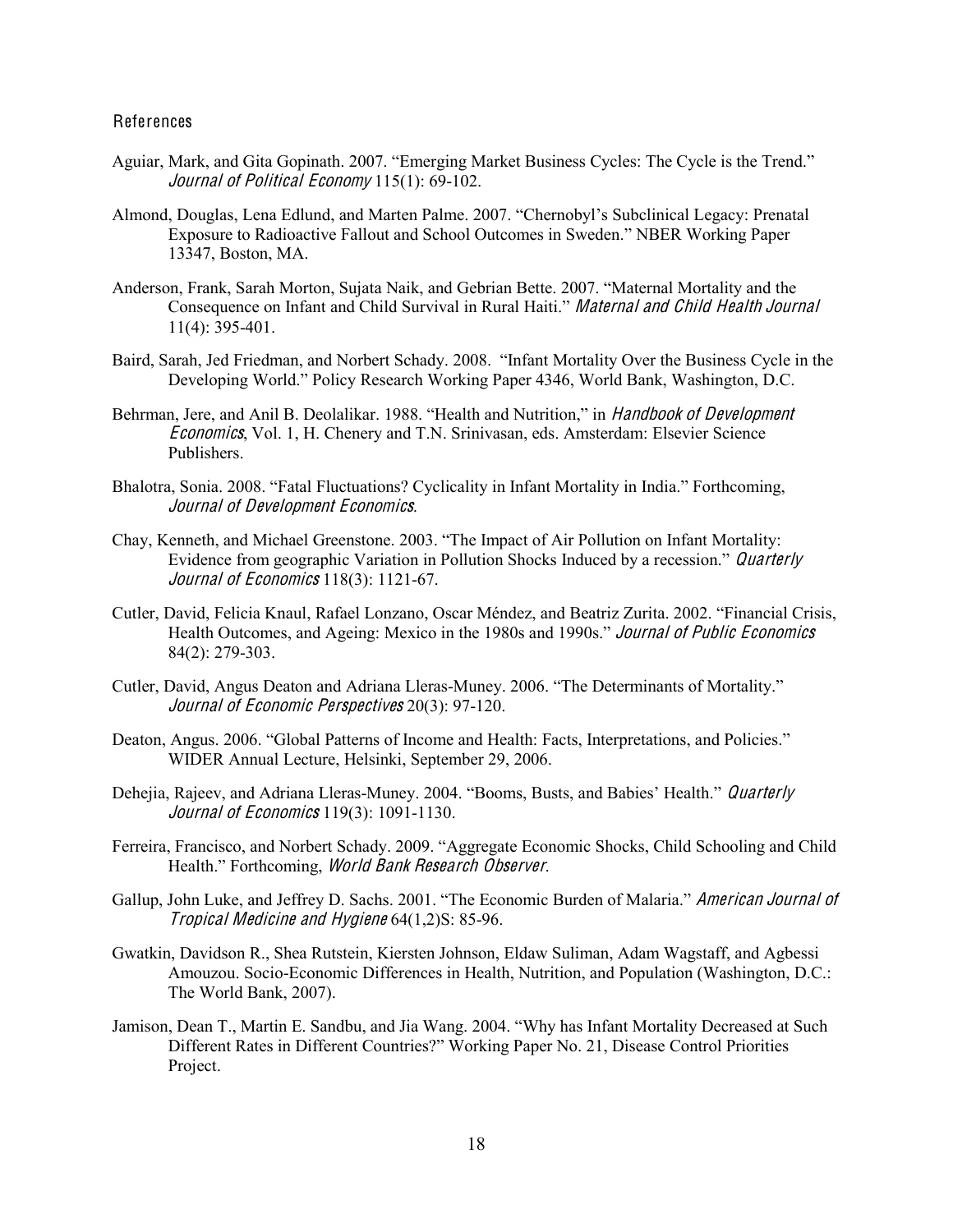- Lawn, Joy E., Simon Cousens, and Jelka Zupan. 2005. "4 Million Neonatal Deaths: When? Where? Why?" The Lancet 365(9462): 891-900.
- Loayza, Norman, Romain Ranciere, Luis Serven, and Jaume Ventura. 2007. "Macroeconomic Volatility and Welfare in Developing Countries: An Introduction." World Bank Economic Review 21(3): 343-57.
- Miller, Grant, and B. Piedad Urdinola. 2007. "Time versus Money in Child Health Production: The Case of Coffee Price Fluctuations and Child Survival in Colombia." Unpublished manuscript, Stanford University.
- Paxson, Christina, and Norbert Schady. 2005. "Child Health and Economic Crisis in Peru." World Bank Economi<sup>c</sup> Revie<sup>w</sup> 19(2): 203-223.
- Preston, Samuel. 1975. "The Changing Relationship between Mortality and the Level of Economic Development." Population Studie<sup>s</sup> 29(2): 231-48.
- Preston, Samuel. 1980. "Causes and Consequences of Mortality Decline in Less-Developed Countries During the Twentieth Century" in Richard Easterlin, ed., *Population and Economic Change in* Developing Countries, Chicago, University of Chicago Press, 289-360.
- Pritchett, Lant, and Lawrence H. Summers. 1996. "Wealthier is Healthier." Journal <sup>o</sup>f Human Resource<sup>s</sup> 31(4): 841-68.
- Rogot, Eugene, Paul D. Sorlie, Normal J. Johnson, and Catherine Schmitt. 1992. A Mortality Study of 1.3 Million Persons." National Institutes of Health, National Heart Lung and Blood Institute, Bethesda, MD."
- Ruhm, Christopher. 2000. "Are Recessions Good for your Health?" Quarterly Journal of Economics 115(2): 617-50.
- Ruhm, Christopher, and William Black. 2002. "Does Drinking Really Decrease During Bad Times?" Journal of Health Economics 21(4): 659-78.
- Schultz, T. Paul. 2002. "Why Governments Should Invest More to Educate Girls." World Dev<sup>e</sup>lopmen<sup>t</sup> 30(2): 207-25.
- Strauss, John, and Duncan Thomas. 1998. "Health, Nutrition, and Economic Development." Journal <sup>o</sup>f Economi<sup>c</sup> Literatur<sup>e</sup> 36(2): 766-817.
- World Health Organization. 2001. Macroeconomic<sup>s</sup> and Health: Investing in Health for Economi<sup>c</sup> Dev<sup>e</sup>lopment. Available online at http://www3.who.int/whosis/cmh.
- World Health Organization. 2006. "Neo-natal and Peri-natal Mortality: Country, Regional, and Global Estimates". WHO Press, Geneva.

World Bank. 2001. World Development Indicators.

World Bank. 2007. World Development Indicators. Available online at [http://ddp.worldbank.org/ddp/home.do.](http://ddp.worldbank.org/ddp/home.do)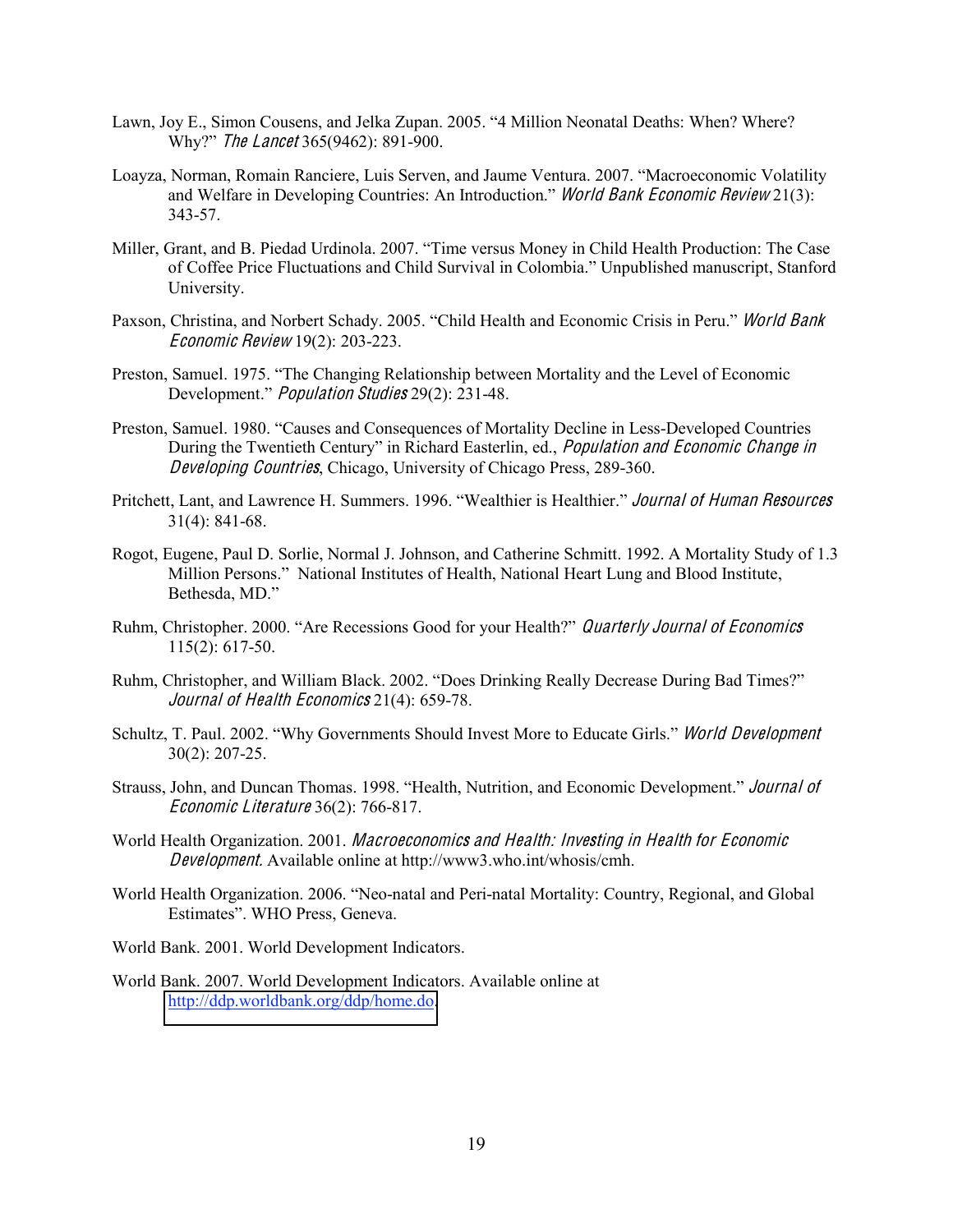| Country                  | <b>Survey Years</b>          | <b>Total Mothers</b> | <b>Total Births</b> |
|--------------------------|------------------------------|----------------------|---------------------|
| Armenia                  | 2000                         | 2446                 | 4234                |
| Bangladesh               | 1994, 1997, 1999, 2004       | 26313                | 51071               |
| Benin                    | 1996, 2001                   | 7515                 | 18891               |
| Bolivia                  | 1989, 1994, 1998, 2004       | 24574                | 54474               |
| <b>Brazil</b>            | 1986, 1992, 1996             | 11672                | 23590               |
| <b>Burkina Faso</b>      | 1993, 1999, 2003             | 16362                | 39410               |
| Burundi                  | 1987                         | 2416                 | 6464                |
| Central African Republic | 1995                         | 3373                 | 7962                |
| Cameroon                 | 1991, 1998, 2004             | 11444                | 27350               |
| Chad                     | 1997                         | 4655                 | 11829               |
| Colombia                 | 1986, 1990, 1995, 2000       | 17149                | 31010               |
| Comoros                  | 1996                         | 1405                 | 3838                |
| Cote d'Ivoire            | 1994, 1999                   | 6660                 | 15993               |
| Dominican Republic       | 1986, 1991, 1996, 1999, 2002 | 23486                | 48458               |
| Ecuador                  | 1987                         | 2536                 | 5817                |
| Egypt                    | 1993, 1996, 2000, 2003       | 33988                | 73378               |
| Ethiopia                 | 2000                         | 8436                 | 20484               |
| Gabon                    | 2001                         | 3371                 | 7084                |
| Ghana                    | 1988, 1994, 1999, 2003       | 11841                | 25675               |
| Guatemala                | 1987, 1995, 1999             | 13496                | 33832               |
| Guinea                   | 1999                         | 4549                 | 11224               |
| Haiti                    | 1995, 2000                   | 7764                 | 18283               |
| India                    | 1993, 1999                   | 103669               | 208690              |
| Indonesia                | 1987, 1991, 1994, 1997, 2003 | 81673                | 153661              |
| Kazakhstan               | 1995, 1999                   | 3971                 | 6624                |
| Kenya                    | 1989, 1993, 1998, 2003       | 18457                | 44289               |
| Kyrgyz Republic          | 1997                         | 2131                 | 4100                |
| Liberia                  | 1986                         | 3419                 | 8669                |
| Madagascar               | 1992, 1997                   | 7592                 | 19195               |
| Malawi                   | 1992, 2000                   | 11368                | 27292               |
| Mali                     | 1987, 1996, 2001             | 17915                | 47710               |
| Mexico                   | 1987                         | 4528                 | 10177               |
| Morocco                  | 1987, 1992, 2004             | 14775                | 33052               |
| Mozambique               | 1997                         | 5535                 | 12468               |
| Namibia                  | 1992, 2000                   | 6674                 | 13550               |
| Nepal                    | 1996, 2001                   | 12058                | 27569               |
| Nicaragua                | 1998, 2001                   | 14098                | 29598               |
| Niger                    | 1992, 1998                   | 9468                 | 26714               |
| Nigeria                  | 1990, 1999, 2003             | 14333                | 36543               |
| Pakistan                 | 1991                         | 4874                 | 13255               |
| Paraguay                 | 1990                         | 3208                 | 7752                |
| Peru                     | 1986, 1992, 1996, 2000       | 40330                | 84225               |
| Philippines              | 1993, 1998, 2003             | 20621                | 46551               |
| Rwanda                   | 1992, 2000                   | 9317                 | 23607               |
| Senegal                  | 1986, 1993, 1997             | 11881                | 30636               |
| South Africa             | 1998                         | 6017                 | 9970                |

Table 1. List of DHS datasets used in the analysis, including information on country, year of survey, number of mothers, and number of births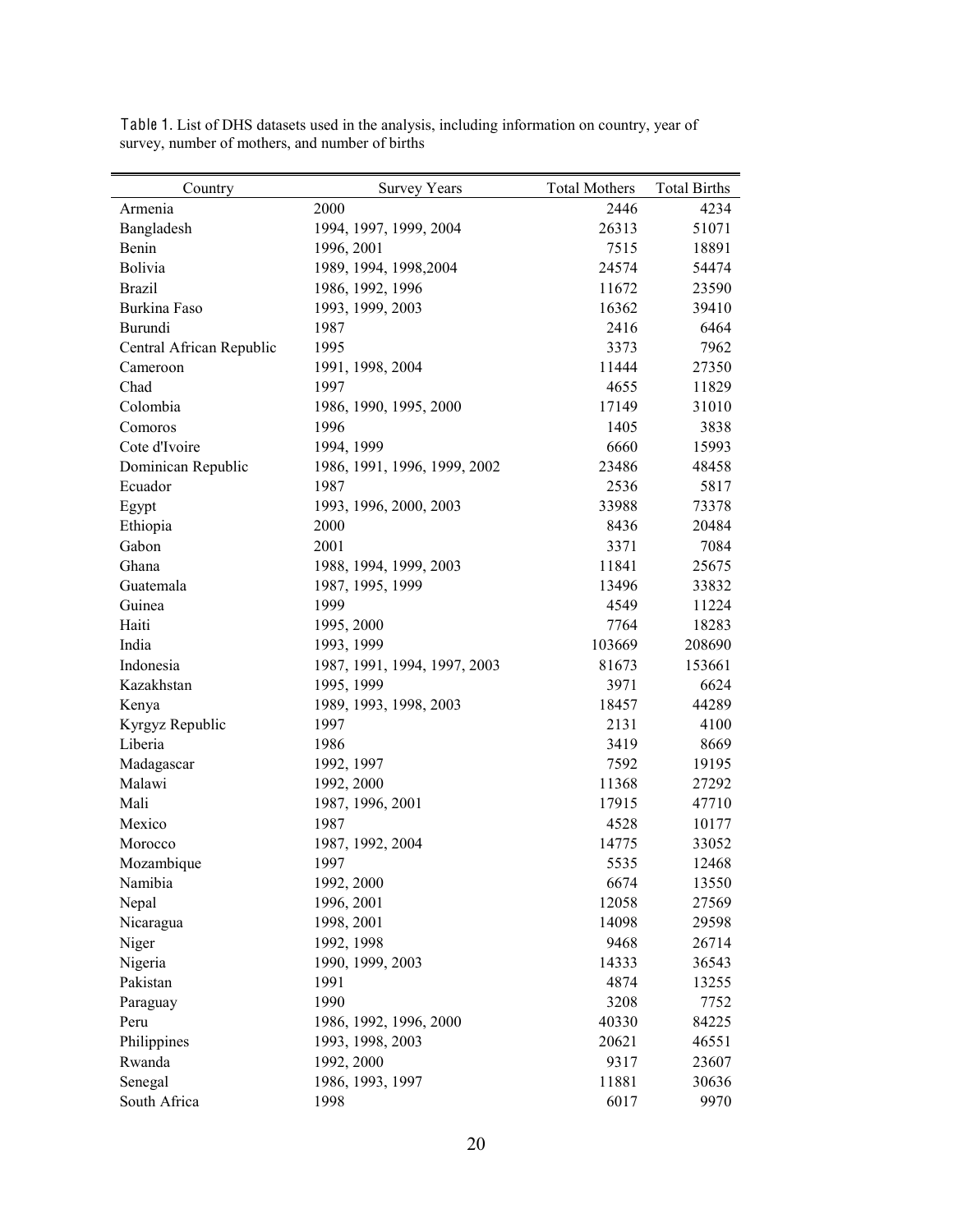# Table 1 (continued)

| Sri Lanka           | 1987             | 4121   | 8250    |
|---------------------|------------------|--------|---------|
| Sudan               | 1990             | 4242   | 11314   |
| Tanzania            | 1992, 1996, 1999 | 12826  | 29743   |
| Thailand            | 1987             | 4294   | 7516    |
| Togo                | 1988, 1998       | 7611   | 18582   |
| Trinidad and Tobago | 1987             | 1786   | 3588    |
| Tunisia             | 1988             | 3224   | 8318    |
| Turkey              | 1993, 1998       | 7897   | 15306   |
| Uganda              | 1989, 1995, 2001 | 11883  | 30062   |
| Uzbekistan          | 1996             | 2315   | 4744    |
| Vietnam             | 1997, 2002       | 7643   | 13012   |
| Zambia              | 1992, 1997, 2002 | 13776  | 32044   |
| Zimbabwe            | 1989, 1994, 1999 | 9346   | 19913   |
| Total:              |                  | 764327 | 1668640 |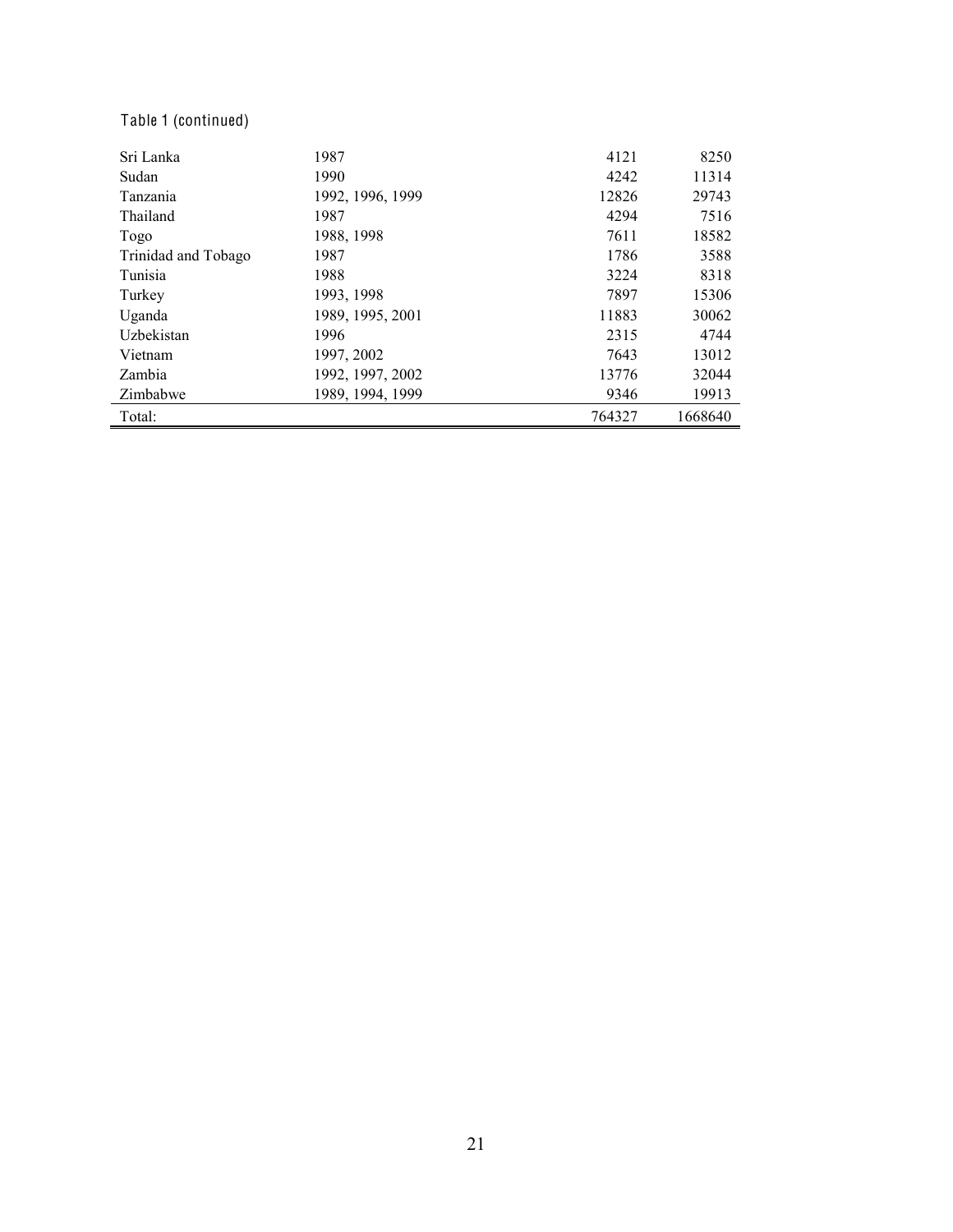| Dependent<br>variable | Linear                                           | Quadratic                                              | Cubic         |  |
|-----------------------|--------------------------------------------------|--------------------------------------------------------|---------------|--|
|                       |                                                  | Unadjusted                                             |               |  |
| <b>IMR</b>            | $-23.96$                                         | $-32.88$                                               | $-39.81$      |  |
|                       | $[8.11]$ ***                                     | $[7.40]$ ***                                           | $[9.84]$ ***  |  |
|                       | Controlling for mother and birth characteristics |                                                        |               |  |
| <b>IMR</b>            | $-23.46$                                         | $-30.78$                                               | $-37.83$      |  |
|                       | $[7.73]***$                                      | $[6.99]$ ***                                           | $[9.82]$ ***  |  |
|                       |                                                  | Unadjusted, restricted to mothers with multiple births |               |  |
| <b>IMR</b>            | $-26.34$                                         | $-31.08$                                               | $-38.25$      |  |
|                       | $[9.08]$ ***                                     | $[7.59]$ ***                                           | $[11.60]$ *** |  |
|                       |                                                  | Mothers' fixed effects                                 |               |  |
| <b>IMR</b>            | $-29.46$                                         | $-32.33$                                               | $-36.22$      |  |
|                       | $[9.43]$ ***                                     | $[8.69]$ ***                                           | $[11.45]$ *** |  |

Table 2. Income shocks and infant mortality

Number of observed births equals 1,634,360 in first two panels, 1,356,738 in bottom two panels. Mother and birth characteristics include indicators for rural location, gender of child, and multiple birth, and cubic terms for mothers' age, years of education, and infant birth order. Robust standard errors are clustered at the country level - there are 59 countries. GDP is measured in year 2000 international (PPP) dollars.

\* p<.10, \*\* p<.05, \*\*\* p<.01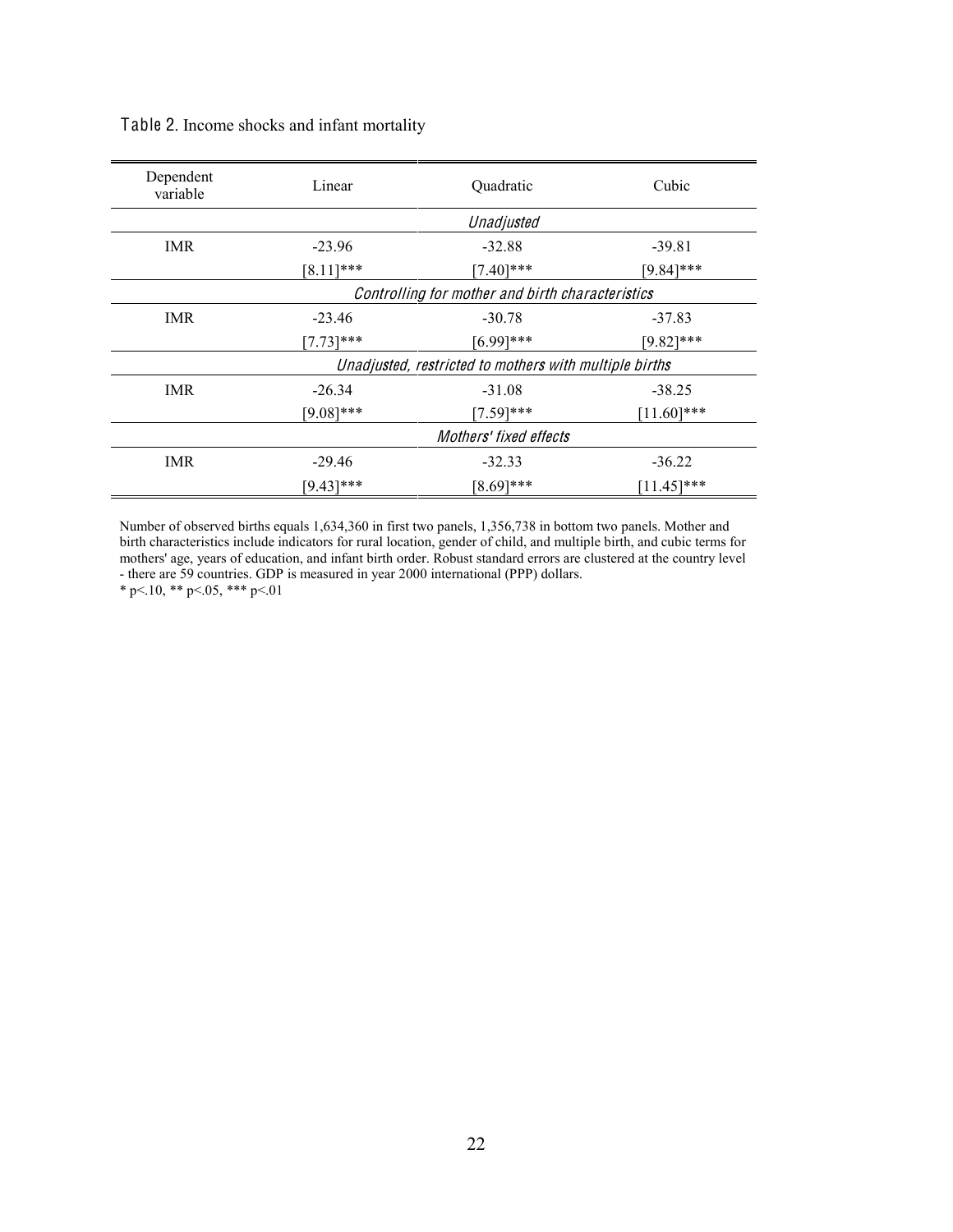| Independent variable | Linear        | Quadratic                                                                                        | Cubic         |
|----------------------|---------------|--------------------------------------------------------------------------------------------------|---------------|
|                      |               | Lagged, Current, and Lead GDP                                                                    |               |
| Lagged GDP           | $-1.08$       | $-6.66$                                                                                          | $-5.45$       |
|                      | [10.93]       | [11.19]                                                                                          | [9.85]        |
| <b>GDP</b>           | $-31.26$      | $-36.59$                                                                                         | $-38.74$      |
|                      | $[11.59]$ *** | $[10.43]$ ***                                                                                    | $[11.20]$ *** |
| Lead GDP             | 10.93         | 6.69                                                                                             | 6.19          |
|                      | $[7.26]$      | [8.59]                                                                                           | [8.48]        |
|                      |               | GDP Series Reweighted to Approximate Exposure over Course of In Utero Development and First Year |               |
| In Utero             | 7.5           | 2.37                                                                                             | 3.93          |
|                      | [19.86]       | [17.58]                                                                                          | [14.61]       |
| <b>First Month</b>   | $-38.71$      | $-40.61$                                                                                         | $-41.77$      |
|                      | $[20.59]*$    | $[20.86]$ *                                                                                      | $[18.97]**$   |
| Next 11 Months       | 9.84          | 3.74                                                                                             | 1.54          |
|                      | [10.23]       | [11.01]                                                                                          | [12.73]       |

Table 3. GDP shocks and infant mortality, including possible lead and lag effects

Robust standard errors are clustered at the country level - there are 1,549,745 observations distributed across 840 countryyear cells and 59 countries. GDP is measured in year 2000 international (PPP) dollars.

 $*$  p $< 10$ ,  $*$  p $< 05$ ,  $*$  p $< 01$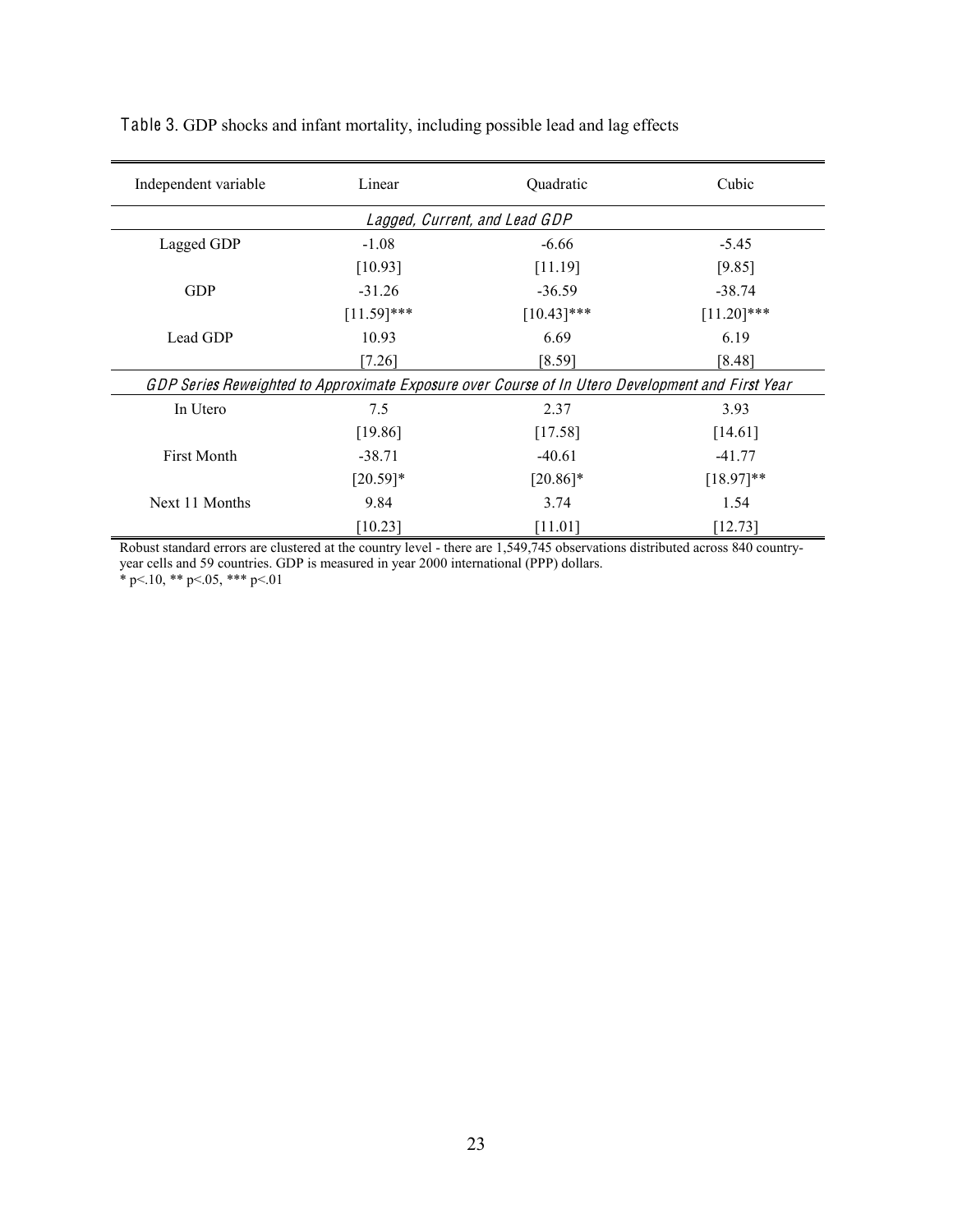| Characteristic     | <b>Estimated IMR</b> |           |                    |  |
|--------------------|----------------------|-----------|--------------------|--|
| Child gender       | <b>Boys</b>          |           | Girls              |  |
|                    | 88.4                 |           | 78.5               |  |
| ${\bf N}$          | 833,545<br>800,814   |           |                    |  |
| Mothers' education | Less than primary    |           | Primary or greater |  |
|                    | 99.5                 |           | 51.3               |  |
| N                  | 540,603<br>1,093,757 |           |                    |  |
| Mother location    | Urban                |           | <b>Rural</b>       |  |
|                    | 61.4                 |           | 94.9               |  |
| N                  | 555,742              |           | 1,078,618          |  |
| Mothers' age       | $15-19$              | $20 - 34$ | $35 - 39$          |  |
|                    | 105.4                | 77.0      | 90.1               |  |
| N                  | 296,461              | 1,151,038 | 144,052            |  |
| Birth order        | 1st                  | $2nd-4th$ | $5th+$             |  |
|                    | 79.1                 | 75.6      | 101.5              |  |
| N                  | 381,176              | 804,593   | 448,591            |  |
|                    | Low-Income           |           | Middle-Income      |  |
| Country income     | 94.5                 |           | 67.7               |  |
| N                  | 964,446<br>669,914   |           |                    |  |

Table 4. Infant mortality by mother, child, and country characteristics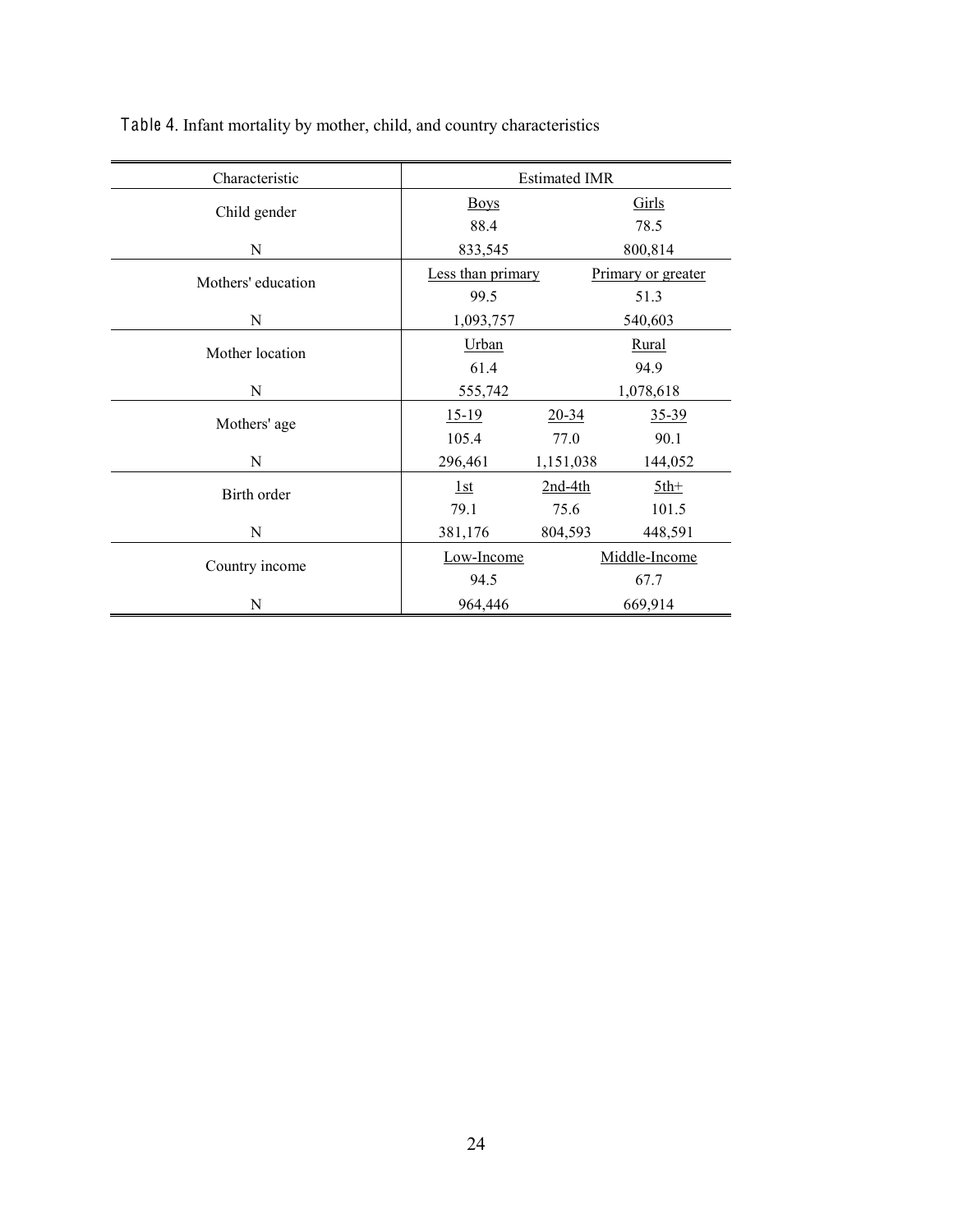| Characteristic           | <b>GDP</b>    | Interaction<br>(GDP*characteristic) |
|--------------------------|---------------|-------------------------------------|
| Female infant            | $-27.22$      | $-25.52$                            |
|                          | $[10.40]$ **  | $[10.20]$ **                        |
| Low mother's education   | $-31.31$      | $-12.32$                            |
|                          | $[11.98]**$   | [14.00]                             |
| Rural location           | $-21.28$      | $-26.33$                            |
|                          | $[11.81]*$    | $[10.45]$ **                        |
| Young mother $(\leq 20)$ | $-44.20$      | 22.52                               |
|                          | $[10.15]$ *** | [15.86]                             |
| Older mother $($ >34)    | $-36.05$      | $-19.37$                            |
|                          | $[8.24]$ ***  | [18.51]                             |
| First births             | $-49.24$      | 42.68                               |
|                          | $[10.81]$ *** | $[16.26]$ **                        |
| High birth order $($ >4) | $-30.42$      | $-29.78$                            |
|                          | $[9.55]$ ***  | $[14.54]$ **                        |
| Middle income country    | $-46.14$      | 14.14                               |
|                          | $[18.49]$ **  | [23.32]                             |

Table 5. Heterogeneity in IMR and GDP relation by mother, birth, or country characteristic, cubic trend

Low mother's education is defined as less than primary attainment. Robust standard errors are clustered at the country level. GDP is measured in year 2000 international (PPP) dollars. In this currency measure, the World Bank threshold for middle-income country status is a per-capita GNI of \$755.

 $*$  p $< 10$ ,  $*$  p $< 05$ ,  $*$  p $< 01$